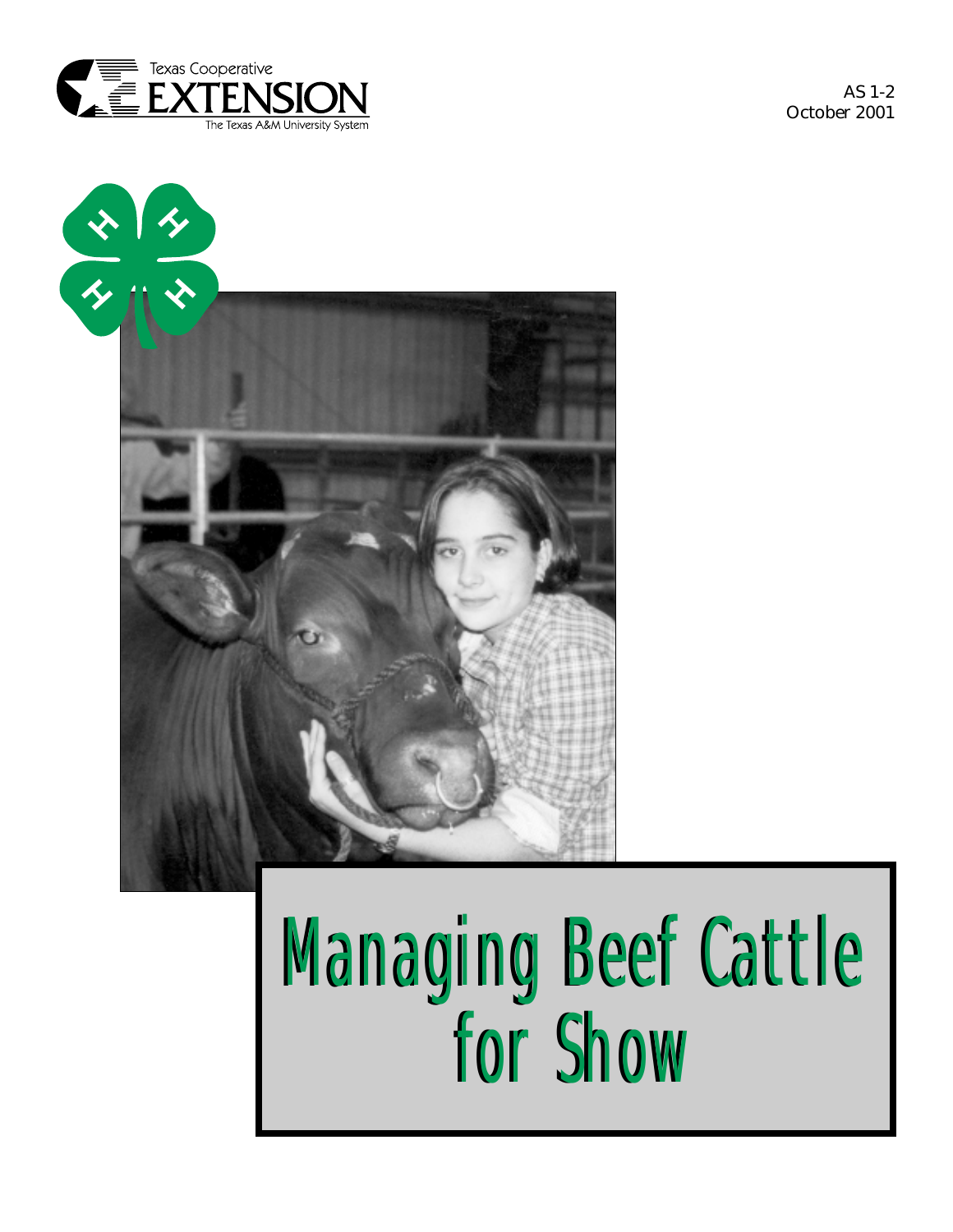

# Acknowledgments

## **Coordinated through the Texas 4-H Beef Project Team:**

David Kight, County Extension Agent- Agriculture - Project Team Coordinator

Kevin Chilek, Extension Program Specialist, 4-H - 4-H Faculty Advisor

Thank you to Alice Depoy, Texas Cooperative Extension, Bell County office, for her assistance in the manuscript preparation, and Dr. Stephen P. Hammack, Professor and Extension Beef Cattle Specialist, Texas Cooperative Extension, for his willingness to proof and critique several versions of this manuscript.

**Cover photo:** Cheyenne Woodward

**Commercial cattle photos:** Lauren and Greg Fritz

**British steer photo:** Natalie Schaeffer

**Other photos:** Austin Moore, Assistant Video Producer and Extension Communications Specialist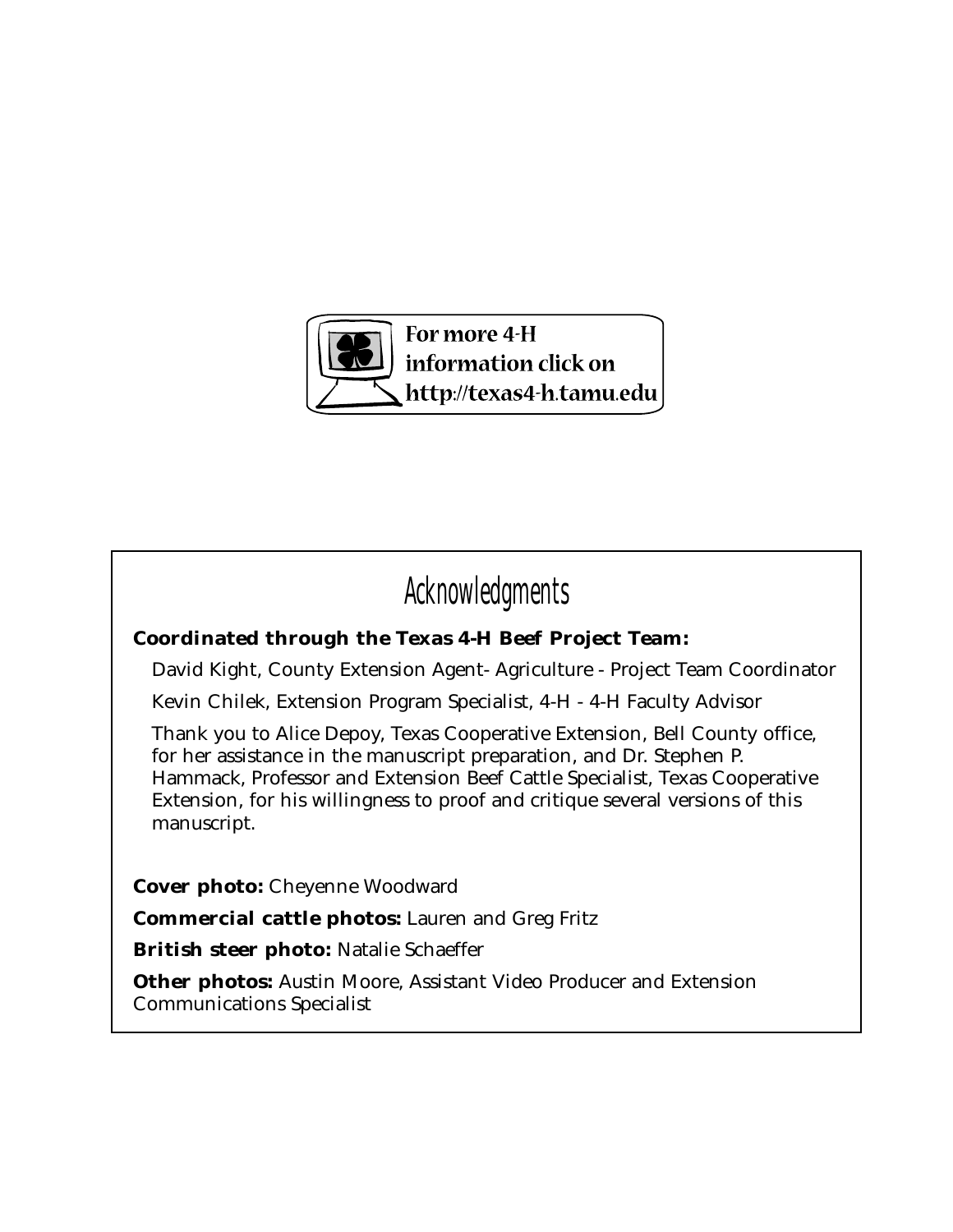

# Managing Beef Cattle for Show

**Market steer for halter project.**



here's a lot you need to know if you're going to raise beef cattle to exhibit at shows. T

Your first job is to decide what kind of beef project you want to undertake. There are four types of beef projects to consider:

- ✦ Haltered market steers
- ✦ Haltered breeding heifers
- ✦ Commercial steers
- ✦ Commercial heifers

Of those, haltered show *steers* and *heifers* demand the most time, expense and work. This publication will focus mainly on these projects, with some references to commercial projects.

Commercial steer and commercial heifer programs are outstanding beef training projects. They teach you about economic strategies to feed and develop animals for market or for commercial cow-calf production. These projects place more emphasis on feed costs, average daily gains, feed conversions, and management strategies such as dehorning, castration and vaccination. Participants often must keep a detailed record book and undergo an interview to complete the project.

Commercial cattle are not trained to lead or show by halter, but are instead maintained in a pen. They are eventually evaluated as a pen rather than as individuals.

More information on commercial cattle projects can be obtained from your county Extension agent.

Larry L. Boleman, Dennis B. Herd and Chris T. Boleman\*



**Cows kept for commercial calf production.**

Glossary Terms **Steer:** Castrated male

**Heifer:** Immature female **Bull:** Intact male **Cow:** Mature female 

<sup>\*</sup>Professor and Extension Beef Cattle Specialist, Professor and Extension Beef Cattle Specialist, Texas Cooperative Extension; and Graduate Assistant - Texas 4-H & Youth Development Program, Texas Cooperative Extension; The Texas A&M University System.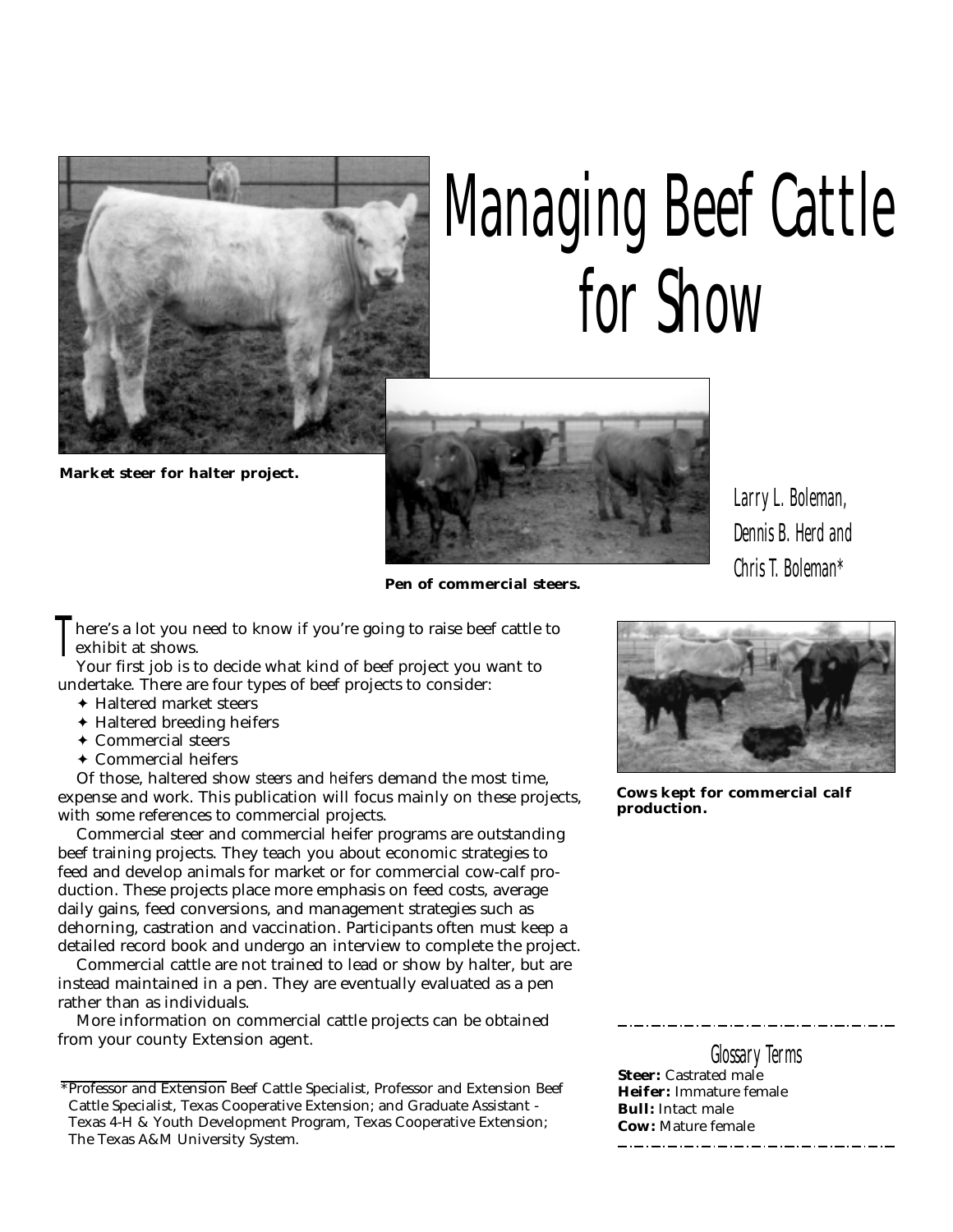## Animal Selection

After you decide on the type of project, you need to select the project animal. This is not an exact science, but practice, patience and experience will help you select the right steer or heifer. It is a good idea to evaluate several young animals before deciding on one.

Just as important, you should ask someone else to accompany and help you during this process. Usually, county Extension agents, agricultural science teachers, ranchers, breeders and experienced exhibitors offer the best advice.

There are selection criteria each 4-H member should consider when choosing haltered market steers and heifers for show. Whether your project is a steer intended for *market* or a heifer intended for *breeding*, both projects must meet many of the same criteria. After you have selected your project, but before you buy an animal, talk to your county Extension agent about county, regional, state or national rules governing project exhibition. The rules regarding animal age, frame size, weight and breed must all be coordinated for specific shows and show dates.

You need to decide in which show or shows you will enter your project. Study the rules of the intended show carefully for specific guidelines. These rules will dictate ownership dates, minimum and maximum weights and ages, and class weight divisions. Base your selection of animals on the criteria of age, weight, frame size, and breed or breed types.

**Age**—Actual age and birth date are very important. Steers and heifers are placed on feed between the ages of 6 to 10 months. Most calves are weaned at about 6 to 7 months old. Steers can reach the correct weight for slaughter (slaughter point) between 14 to 20 months old. Heifers reach *puberty* to breed between 14 to 16 months old. Most steers are exhibited at 16 to 20 months. Heifers may be shown to 24 months old, and some breed associations even allow mature cows to be shown. Be sure to check the breed association requirements and fair rules and regulations.

**Weight**—For show, haltered steers and heifers are expected to attain a specific weight range, based on age and frame size. You will need a good calendar and some math skills to chart the date of birth and show dates and to compute the beginning weight at weaning (or purchase), days on feed and show weight.

A steer to be exhibited at major shows in winter or spring (January to March) is normally placed on feed in March to May the previous year when it weighs about 400 to 600 pounds. This weight should allow the steer to reach 1,100 to 1,300 pounds in January. (This weight allows for reduced weight gain and shrink because of training, fitting, conditioning and hauling.)

Show steers normally are on feed about 270 days and gain between 2.0 and 3.5 pounds a day. This rate of gain and growth can be controlled slightly for faster or slower gain by regulating the feed ration and amount fed.

Begin to look for and buy calves in March, and complete your selection by the end of June. Your date of purchase is your "beginning on feed date," about 6 to 7 months after birth. Also, most ownership or validation deadlines for major shows occur before July 1. These calves should have been born in August, September, October, November and possibly as late as December and January to make the major shows held in January, February and March of the next year.

Glossary Term

**Market cattle:** Cattle selected that will one day be harvested for consumption **Breeding cattle:** Cattle selected that will eventually be placed in a cattle herd for breeding

**Puberty:** The age at which the reproductive organs become functionally operative \_\_\_\_\_\_\_\_\_\_\_\_\_\_\_\_\_\_\_\_\_\_\_\_\_\_\_\_\_\_\_\_\_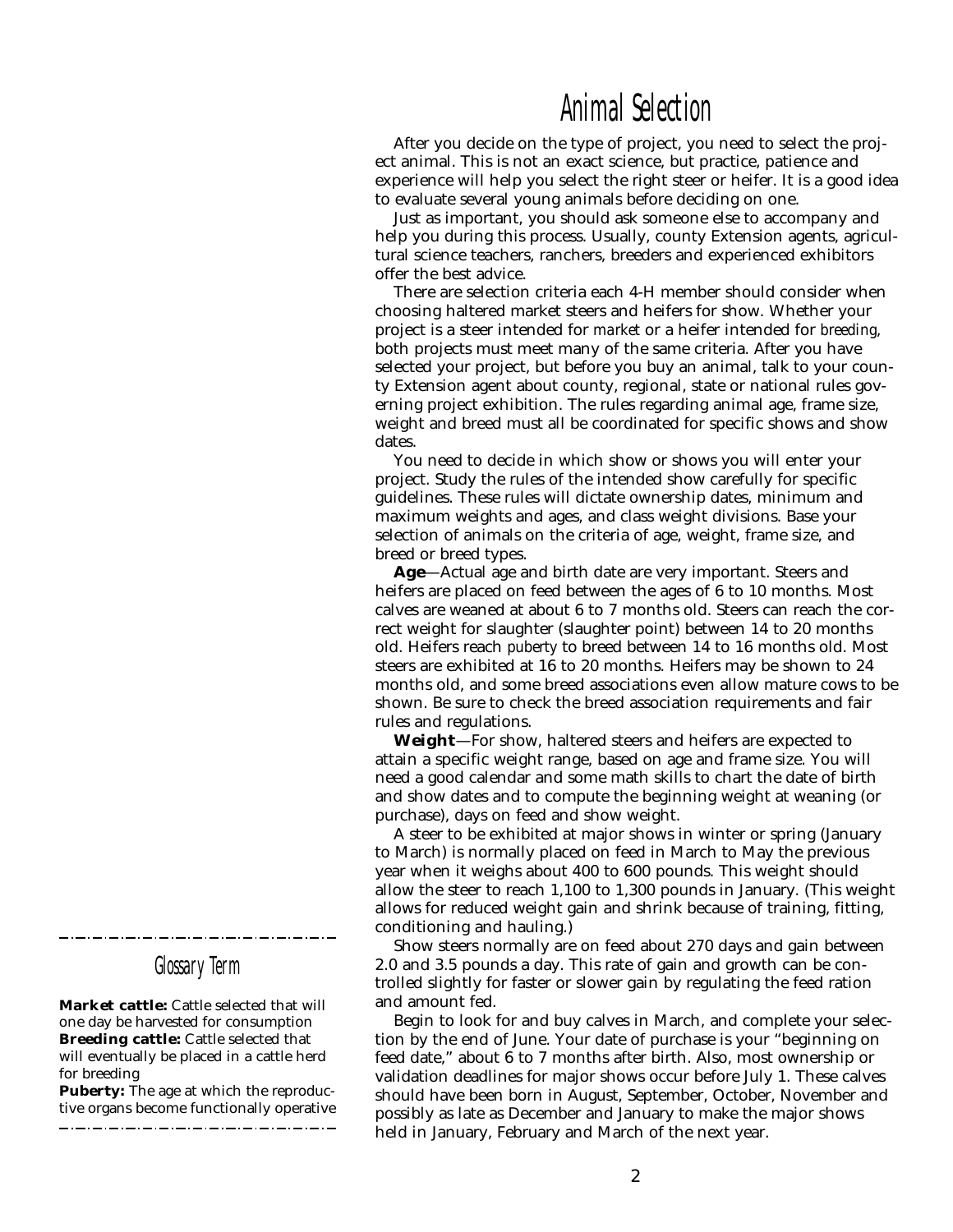Beginning weight 400 to 600 pounds Days on feed **About 270 days**<br>Average daily weight gain 2.0 to 3.0 pounds Average daily weight gain Total weight gain 550 to 800 pounds Final show weight (March) 940 to 1,410 pounds

A range of possibilities exists. However, 940 pounds may be too light to make the minimum weight limits at some shows, and many judges may consider 1,410 pounds to be too heavy to be competitive. Some cattle will need to gain faster and others will need to have limited feed intake to reach the desired or competitive minimum or maximum weight goals.

Let's look at an example: A 600-pound calf placed on feed in July gains 2.85 pounds a day for 250 days. This equals 700 pounds of total gain. This calf would have a 1,200- to 1,250-pound final show weight.

**Frame Size**—Frame size, or height in relation to weight, is another important selection criterion. Frame size generally is associated with growth and can be used to predict the final height that correlates with a mature weight range. On average, steers grow about 3/4 inch per month from weaning to finishing. Weight gain ranges from 2.0 to 3.5 pounds per day. You can predict the final height of a steer on the date of the show by knowing the exact age and height of the animal at any given time it is on feed.

Table 1 is an example of a beef steer growth chart from the purchase date to the show date of the project. Refer to the Table 2 Frame Chart, simply match up the age in months with the hip height in inches. The most popular frame sizes are 4 to 6 for ideal show cattle height on show day.

Most judges prefer that a live market steer weigh between 1,100 to 1,300 pounds. A steer with a frame score below 4 is too small, while one with a frame score above 6 is too large for most judges. Steers with frame scores of 3 and 7 might be acceptable to some judges if the steers are managed, fitted and exhibited properly and if they excel in visual and carcass characteristics.

**Breeds**—There are several breeds to consider when selecting a market steer or breeding heifer. Always check the show rules for classification and breed class. In many shows, especially at the county level,

| Table 1. Example of expected growth from start to finish for a beginning 600-pound steer, with a 45.2- |  |  |  |
|--------------------------------------------------------------------------------------------------------|--|--|--|
| inch hip measurement, fed for about 300 days.                                                          |  |  |  |

|              | <b>MAR</b> | APRIL | <b>MAY</b> | JUNE | JUL  | <b>AUG</b> | SEPT  | OCT  | <b>NOV</b>              | <b>DEC</b> | JAN. | GOAL  |
|--------------|------------|-------|------------|------|------|------------|-------|------|-------------------------|------------|------|-------|
| WT in pounds | 600        | 670   | 740        | 810  | 880  | 950        | 1,020 |      | 1,090 1,160 1,230 1,300 |            |      | 1,300 |
| HT in Inches | 45.2       | 46.3  | 47.3       | 48.2 | 49.0 | 49.8       | 50.4  | 51.1 | 51.6                    | 52.0       | 52.4 | 52.4  |

**Table 2. Frame Scores, corresponding U.S. Department of Agriculture (USDA) feeder cattle sizes and predicted final slaughter weights of steers.**

| <b>USDA Feeder</b><br><b>Cattle Size</b> | <b>Predicted Final</b><br>Slaughter Weight* | <b>Beef Improvement Federation</b><br><b>Frame Score**</b> |  |  |  |  |
|------------------------------------------|---------------------------------------------|------------------------------------------------------------|--|--|--|--|
| Small                                    | <b>Below 1,000</b>                          | Below 3.0                                                  |  |  |  |  |
| Medium                                   | 1,000 to 1,200                              | $3.0 \text{ to } 5.0$                                      |  |  |  |  |
| Large                                    | Above 1,200                                 | Above $5.0$                                                |  |  |  |  |

\*At 0.5 inch fat cover, estimated USDA Choice Quality Grade

\*\*See Extension publication L-5176, "Frame Score and Weight of Cattle."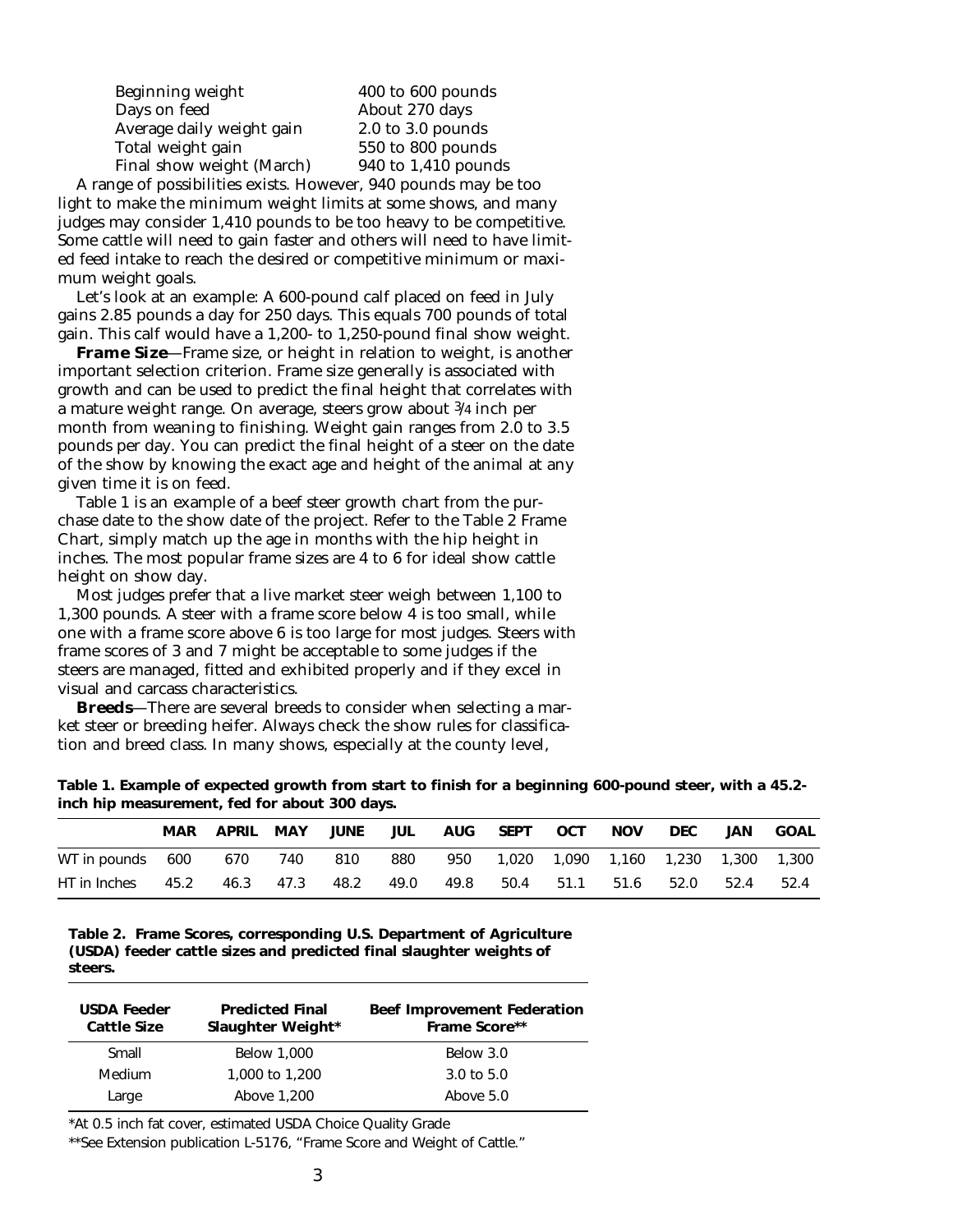

**Prospect Hereford steer.**



**Young Exotic/European/Continental steer.**



**American (Brahman-influenced) breed steer, slaughter-ready.**

## Glossary Terms

**British:** Breeds developed in the British Isles

**Continental:** Breeds developed on the continent of Europe, excluding the British Isles; also sometimes called "Exotic" breeds

**American:** Breeds developed in the United States by combining existing breeds, including at least one tropicaladapted breed, most often American Brahman

**USDA:** United States Department of Agriculture

**Marbling:** Fat deposits inside the muscle or meat of beef cattle; usually looks like white lines through the raw meat

\_\_\_\_\_\_\_\_\_\_\_\_\_\_\_\_\_\_\_\_\_\_\_\_\_\_\_\_\_\_\_\_\_\_\_

there are generally three divisions for breed types: *British*, *Continental* and *American* breeds. In most major shows, these divisions are further divided into the most popular breeds:

- ✦ Purebred British Breeds: Angus, Red Angus, Hereford, Polled Hereford and Shorthorn. These breeds are typically more easily fattened or finished; they usually have a more docile disposition; and the average breed size is smaller than the other groups. They are typically smaller, are easier to handle and are recommended for younger and less experienced cattle exhibitors for beginning projects.
- ✦ Crossbred or Purebred Continental Breeds: Charolais, Chianina, Limousin, Maine Anjou, Simmental, and Any Other Breed (AOB) or crosses. Some examples of other breeds are Gelbvieh, Braunvieh and Salers. These breeds are often referred to as "Exotic" and are larger, fast growing and more muscular, and have less fat. Because of their larger size and fast growth pattern, they are recommended for older, stronger and more experienced exhibitors.
- ✦ Crossbred or Purebred American Breeds (Biological Type): Brahman, Brangus, Santa Gertrudis, Simbrah, and American Breed Crosses (ABC) such as Bralers, Brahmousin, Beefmaster and any other crosses with Brahman breeding. These breeds with Brahman or *Bos indicus* breeding generally perform more efficiently in hot, humid climates.

Evaluate all four criteria thoroughly before selecting your project and animal. Be sure you have a clear understanding of the evaluation criteria the judge will be using to select the "ideal" market show steer or heifer. Then begin your feeding and management program.

# The Ideal Market Show Steer

Every market steer in the show ring is evaluated for its end product using the grade standards for quality and yield as set by the U.S. Department of Agriculture *(USDA)*. The U.S. commercial beef industry—uses two grading systems—one predicts lean quality, the other predicts carcass yield to determine carcass value. These also are the evaluation criteria that the judge will use at show.

**USDA Quality Grades**—By far the most difficult standard to predict accurately in a live animal is the USDA Quality Grade. Quality grade in young cattle (under 30 months old) is basically determined by the total amount of intramuscular fat, or *marbling*, in the ribeye. Besides marbling, other factors associated with quality grading include predictors of maturity, texture, firmness and color of lean. Although maturity is an important factor, show steers for slaughter are usually less than 2 years old, so maturity is not critically evaluated in the live steer.

Assuming A maturity, the quality grades in order of the most to least marbling scores are Prime, Choice, Select, and Standard. A realistic goal for you to achieve in your steer is USDA Choice Grade.

A judge can use only visual characteristics of external fat deposits to estimate quality grades. The rule of thumb: A steer that possesses a uniform degree of finish, measured at 0.35 to 0.45 inch of fat over its rib cage, grades Choice if breed genetics, frame size, weight and age criteria are correct.

**USDA Yield Grades**—Yield grades are used to estimate carcass cutability or percent lean yield. Cutability is the percentage of bone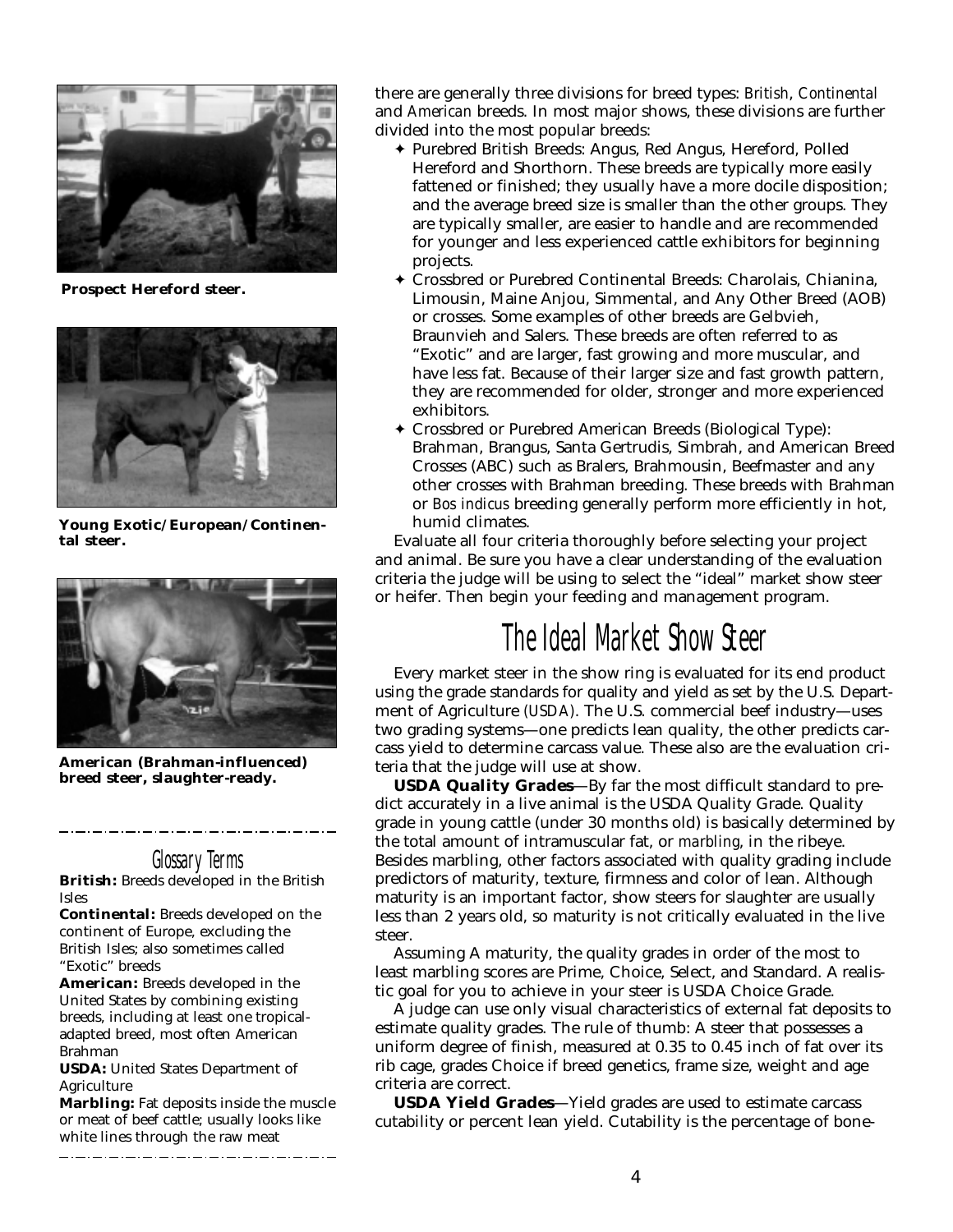less, closely trimmed retail cuts. Basically, less fat and more muscle equals higher cutability. Cutability and numerical yield grades (USDA YG 1, 2, 3, 4 or 5) have an inverse relationship: the higher the cutability, the lower the numerical yield grade. USDA Yield Grade 1 is much leaner than USDA Yield Grade 5.

Four measured factors are used to formulate yield grades: fat thickness, ribeye area, carcass weight, and kidney, pelvic and heart fat. The numbers used to derive yield grades will follow the description of all the measurements.

Fat thickness (FT) is measured between the  $12<sup>th</sup>$  and  $13<sup>th</sup>$  ribs, opposite the rib eye and is the major factor when figuring yield grades. Fat thickness measurements usually range between 0.1 and 1.0 inch. This measurement can also be adjusted according to other locations of fat deposits. Some common deposits include the brisket, chuck, round and cod fat. A measurement of 0.4 inch is considered to be well finished but not too fat.

The ribeye area (REA) is measured using a grid. The measurement is taken between the  $12<sup>th</sup>$  and  $13<sup>th</sup>$  ribs and may not be adjusted for any reason. Ribeye areas are measured in square inches and range from 10 to 17 square inches. The average steer has about 1.1 square inches of ribeye for every 100 pounds of live weight. An average 1,200-pound steer has a ribeye area of about a 13.2 square inches.

Steers with more muscling have larger ribeyes, but ribeye area measuring more than 15.5 square inches is considered too large. Cuts that are considered too large are extremely challenging to market and cause problems with marketing when placed in a retail case.

The hot carcass weight (HCW) is also a fixed variable and may not be adjusted. Light and heavy carcasses both are price-discounted severely. This is the reason steers weighing less than 900 pounds or more than 1,300 pounds are sometimes evaluated harshly in the show ring.

An average dressing percent for slaughter steers is 63.5 percent. Multiply the weight of a live steer by the dressing percentage to get the resulting hot carcass weight  $(1,300 \text{ pounds } x \text{ } 63.5 \text{ percent} = 826$ pounds). This weight is still acceptable. However, as carcass weight exceeds 850 pounds, beef cuts become too large to market efficiently.

The final factor is kidney, pelvic and heart fat (KPH). This is a measurement of the internal fat surrounding vital internal organs. KPH is a numerical percentage representing the weight of the kidney, pelvic and heart fat as a percent of the carcass weight. KPH usually ranges between 1 to 6 percent. KPH is very difficult to predict in live cattle, but variation among beef cattle is minimal. Most range between 2 to 3 percent.

In feeding your show steer to obtain the desirable ideal carcass, remember these points:

- ✦ Try to select a calf with more than adequate muscle shape to ensure an average or better REA (12 to15 square inches).
- ✦ Feed to produce a fat cover of 0.35 to 0.45 inch. This should result in USDA Yield Grade 2 and the Choice grade if genetically possible.
- ✦ Aim for a show weight of 1,150 to 1,275 pounds. Refer to the growth chart for exact age and height measurements to predict approximate final height and weight.

If you follow these guidelines, your market steer should be in an excellent position at show for carcass acceptability from both USDA Quality and Yield Grade evaluations.

Using the average beef cattle dressing percentage of 65.3 percent, determine the carcass weight of an 1,150-pound steer.

1,150 pounds x 65.3 percent = 730.25 pounds

This means that of a 1,150-pound steer, 730.25 pounds are meat, fat and bone.

Which of the following quality grades has the greatest amount of marbling?

- b. prime
- c. select
- d. standard

\*The correct answer is b. prime.

The correct order from most to least marbling is:

prime

choice

select

standard (assuming at maturity)

a. choice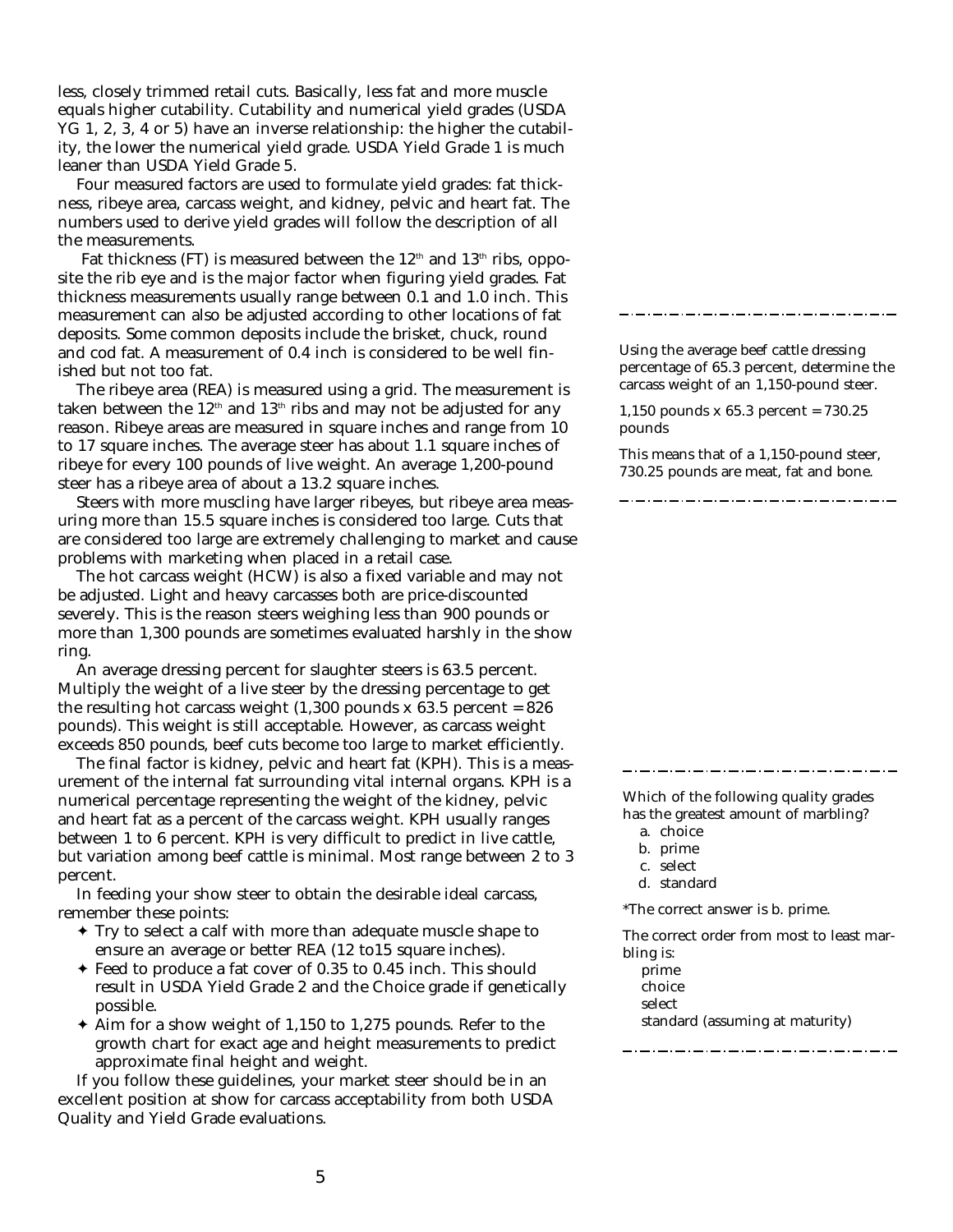## Feeding Suggestions

Feed costs are a large but necessary expense in managing beef cattle for show. An adequate amount of a properly formulated diet or ration is essential to develop the genetic potential of show cattle. You need to be familiar with the basic principles of nutrient requirements, nutrient composition of feeds, digestive physiology and diet formulation.

You also must observe your animals closely, recognizing their habits, likes and dislikes; complete tasks in a timely manner; establish routines; and recognize normal from abnormal behavior. Such observations and actions will help you detect problems early so they can be corrected before they become serious and costly.

## **Nutrients**

*Nutrition* is the process by which animals consume, digest, absorb and use their food for either *maintenance* activity, growth, fetal development or milk production. The components of food or feed with similar chemical properties and/or similar physiological functions in the body are referred to as nutrients. Protein, minerals, vitamins, water, sugar, starch, cellulose and fat are nutrients. Sugar, starch, cellulose and fat are referred to as "sources of energy," and required amounts of energy are needed for certain functions.

# Nutrient requirements

The amounts of each nutrient needed by cattle for various levels of performance have been determined by years of research. The National Research Council publishes them regularly. These published requirements are very accurate for groups of similar cattle, but may be slightly high or low for individual animals. Thus, if an individual animal is not performing well, consider increasing the protein, mineral and vitamin levels in the diet by a reasonable amount.

The concentration of nutrients in feeds and the concentration needed in the diet are commonly expressed as a percentage of the diet consumed at a predictable level. However, remember that cattle require an actual amount (weight) of various nutrients, not some percentage or proportion. So, consider the percent of nutrients in the diet as a feeding guide only when feed intake is within a normal range.

Measures of energy content or requirement are expressed as percent TDN (Total Digestible Nutrients) or as NEM (Net Energy of Maintenance) and NEG (Net Energy of Gain). Both are measured as Mega calories (Mcal) per pound or 100 pounds of feed.

The dry part of a feed, not the moisture, contains the nutrients. Most dry feeds contain 7 to 13 percent moisture. Molasses is 25 percent water. To standardize values, nutritionists usually adjust nutrient requirements and feed composition to a complete dry matter basis. However, feed tags express nutrient content on an as-fed basis, not dry basis. It is important to know the basis on which nutrient values are expressed when you are reviewing information and making comparisons.

# Types of Feeds

Types of feeds used in rations are classified as grains, roughages, protein, concentrates, minerals, vitamins and additives.

## Glossary Terms

**Nutrition:** The process by which animals consume, digest, absorb and use their food for either maintenance activity, growth, fetal development or milk production

**Maintenance:** To ensure the body is getting its requirements to function properly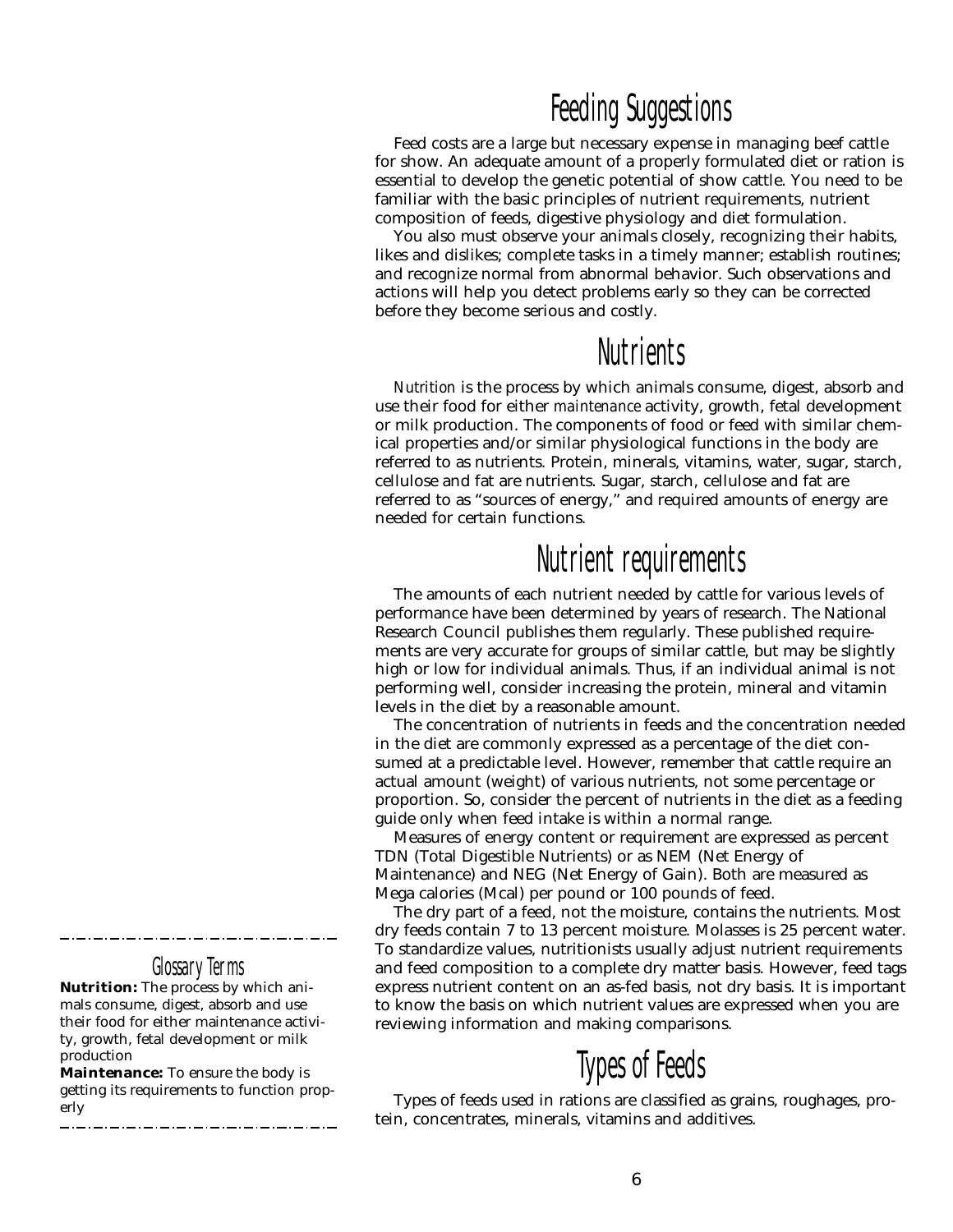**Grains**—Feeds high in energy will fatten cattle. *Corn* is the best fattening grain because it is more consistent in nutrient content and processing properties, but in any diet it may be replaced pound-for-pound by sorghum grain.

*Barley* may replace up to 50 percent of the corn or sorghum grain in a ration. Some feeders use barley products because they think it produces finish on the steer that is more appealing in its handling properties. Handling qualities are defined by the smoothness of finish a market steer possesses over its rib cage.

However, water consumption, which affects the moisture content of tissues, has a much greater effect on handling qualities. Also, calves experience less bloat on corn diets than on high barley diets. High percentages of grain, up to 65 percent, will be included in finishing rations. Wheat is a good high-energy feed, but is not recommended in show diets because of its rapid digestion and tendency to cause acidosis (see the section on health).

*Oats* are excellent for growth and development of steers or heifers. A mixture similar in nutrient content to oats can be formulated with a high-energy source such as corn, a roughage source such as *cottonseed hulls*, and a high protein source such as cottonseed meal. A mix of 70 to 75 percent corn, 15 to 20 percent cottonseed hulls, and 10 to 15 percent cottonseed meal is about equal to the nutrient content of oats. Such a mix normally is less expensive to feed and just as effective in growing steers or heifers.

Energy density of the diet, not the type of feed (corn vs. oats), is the dominant factor controlling rate of gain and degree of growth and fattening. Lean tissue development is maximized when daily rates of gain are less than 2.25 pounds. Fattening is increased proportionally to rates of gain above 2.25 pounds.

Feed only quality grain. Avoid weevil-eaten, dusty and spoiled feeds. Grain should be processed. Steam flaking, rolled, cracked or coarsely ground grain is preferred. Dusty, powdered feeds reduce intake and result in more digestive disturbances. Whole shelled corn is preferred to powdered corn. Sorghum grains must be processed. Calves weighing up to 450 pounds can digest whole kernel grains satisfactorily. For cattle above this weight, all grains should be processed, except for whole shelled corn, which is discussed later in the section on commercial steer feeding programs.

**Protein supplements**—Feeds such as *cottonseed meal*, soybean meal and linseed meal increase the protein content of the diet. Small amounts (less than 3 percent) of fish meal, dried blood meal, corn gluten meal, linseed meal and brewers or distillers grains can be used to improve the amino acid balance of the diet and the supply of amino acids to the lower gut because they contain more rumen escape protein. Overuse of this latter group can result in a lack of adequate rumen degradable protein, and the animal proteins are not palatable, which limits their use.

Young, lightweight cattle need higher concentrations of protein in their diets than older, heavier cattle. Adequate levels of protein are critical for digestion, maintenance of feed intake and lean growth, but the feeding of excess protein is expensive, can cause more heat stress and may result in more digestive problems.

Urea can substitute for natural protein in high corn diets for heavy cattle (greater than 800 pounds); commercial steer feeders will want to take advantage of this cost-cutting substitution. However, show steer feeders prefer the extra bloom that comes with natural proteins. Light-

#### Glossary Terms

**Corn:** A grain used as a high-energy feed ingredient that is high in fermentable carbohydrates; in general, considered a good grain for fattening when it is between 42 and 58 percent of the total ration

**Oats:** A well-balanced grain for nutrient content and a more nearly complete (requiring less supplementation to balance the ration) feed for ruminants than any cereal grain, balancing carbohydrate and fiber (roughage); promotes growth more than most other grains

**Cottonseed hulls:** A separated part of cottonseeds after the meal is extracted; used as a feed ingredient in cattle rations; have little feeding value except as roughage, but cattle readily eat them; used in small amounts, increase consumption and act as a conditioner; used in greater percentages, act as a filler, displacing concentrates and therefore lowering the energy value of the ration and the average daily gain

**Cottonseed meal:** A processed meal from cottonseed separated from cotton bolls; used as a protein supplement (from 41 to 44 percent protein); used in small amounts in ration formulations to increase the ration's protein content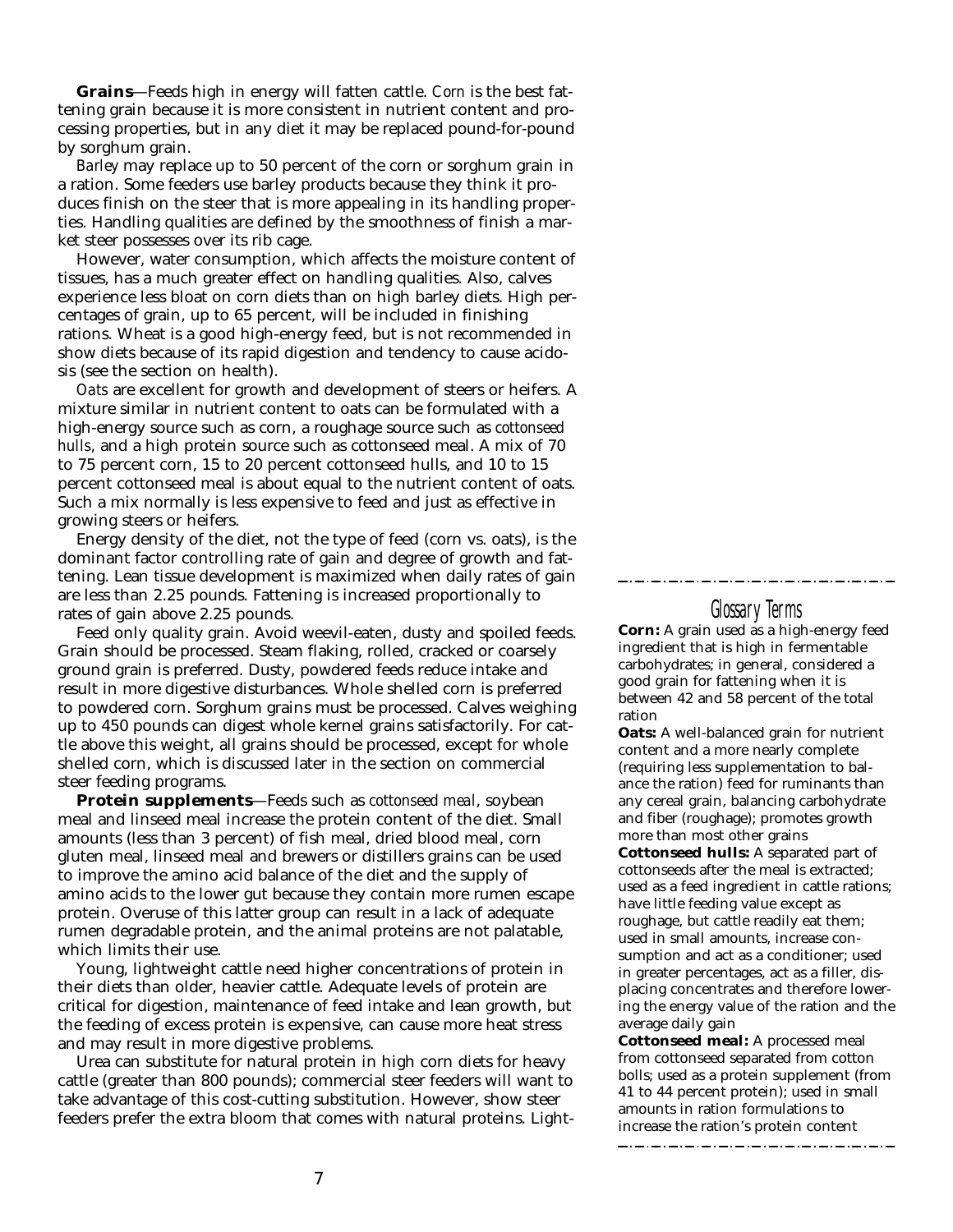

**Slabs/blocks of hay available for steers.**

Glossary Terms **Acidosis:** A digestive ailment often

caused by cattle eating rations too high in grain; especially common when starting on feed

**Bloat:** An abnormal condition in ruminants caused by an accumulation of gas; characterized by a distention of the rumen, usually seen on an animal's upper left side

**Founder:** A nutritional ailment resulting from overeating

**Urea:** A nitrogen-containing compound commonly used in mixed feeds to increase crude protein content. To be usable by the animal, it must be converted into protein by rumen microorganisms.

weight cattle (less than 600 pounds) must have natural protein because they cannot use *urea* to meet their total protein supplement needs.

**Roughages**—Cottonseed hulls are the most satisfactory roughage. Cottonseed hulls have low nutrient value, but cattle like them. This helps keep them on feed. Hulls also help hold the feed mix together, preventing feed separation.

A small amount of dehydrated alfalfa pellets adds the nutritional quality lacking in cottonseed hulls. Although peanut and rice hulls are cheaper roughage, they are not recommended for show cattle.

A small slab (3 inches or less thick) of medium-quality grass hay daily will help keep calves on feed by reducing the chances of digestive upsets. In finishing diets, a small amount of hay is recommended for the physical properties it adds to the diet and not its nutrient contribution; thus, medium quality hay works better than poor or excellent quality.

Hay is your insurance measure when feeding cattle. At the first sign of any digestive problems, increase hay while reducing concentrate. Once the problem is corrected, gradually decrease hay while increasing concentrate, but do not try to eliminate all hay, because this greatly increases the likelihood of nutritional ailments of *acidosis*, *bloat* and possibly *founder*.

A big full middle on a steer can be more effectively controlled by limiting feed and water the last few weeks before show, not by eliminating hay from the diet. Hay should be free of mold, dust and bad odors. Alfalfa hay is nutritious but increases the odds of bloat.

**Other feeds**—Molasses helps prevent feed separation and settles dust in the mixed ration. Because molasses is mostly sugar and is rapidly digested, using more than 3 to 4 percent can increase the chances of acidosis and bloat.

Wheat bran adds variety to the ration and is somewhat laxative, thus making a good conditioner, if needed. Fats and oils also settle dust and increase the energy content of diets. Fat sources include whole cottonseed, beef tallow, corn oil, soybean oil and commercially manufactured protected fats.

# Supplements and additives

**Vitamin A**—Feedlot cattle require 1,000 International Units (IU) of vitamin A per pound of feed. Green pastures normally supply adequate vitamin A. Green hays can be low in vitamin A because it deteriorates during storage.

Because it is inexpensive and subject to loss during storage, add supplemental vitamin A to the diet at two to three times the IU requirement. Vitamin A toxicity can result when vitamin A is fed at 20 to 30 times the requirement.

**Vitamin D**—Texas cattle that are outdoors and exposed to sunlight receive ample vitamin D. However, sheltered cattle should be supplemented with at least 125 IUs per pound of feed. Although cattle can tolerate up to 11,000 IUs of vitamin D per pound of feed for short periods, it is not considered safe to feed more than 1,000 IUs for extended periods.

**Vitamin E**—Vitamin E requirements are not well established, but are considered to range from 5 to 30 IUs per pound of feed. Cattle can tolerate up to 20 times the requirement. Because of its antioxidant properties, higher levels of vitamin E (500 to 1,000 IUs per head per day) are known to reduce sickness in receiving cattle, decrease stress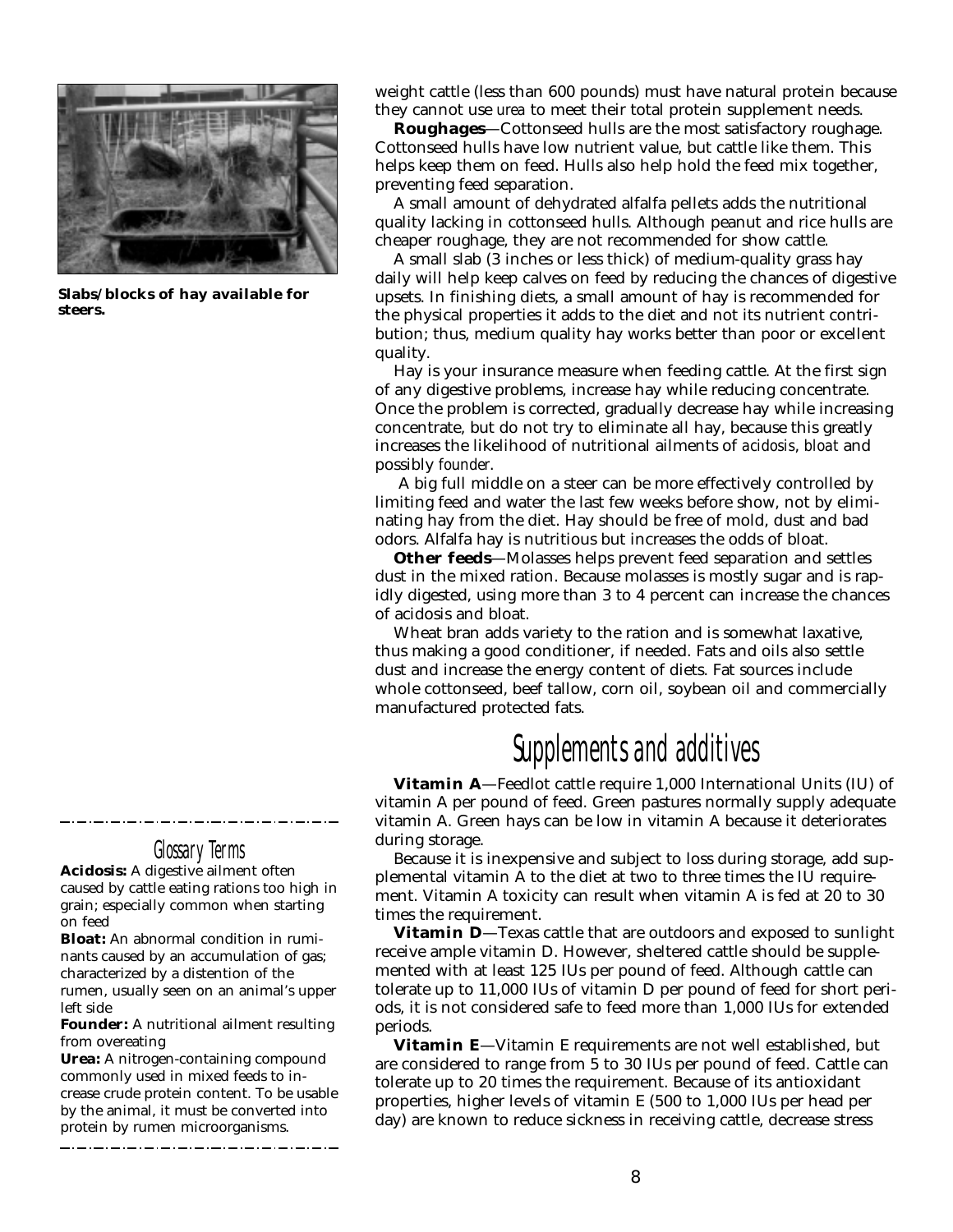from toxins like gossypol, and improve meat color and shelf life of retail case beef.

**B-Complex vitamins**—These vitamins are normally *synthesized* by rumen microbes in adequate amounts and do not need to be added to the ration. However, high levels of antibiotics, *acidosis* and other rumen-induced factors may reduce microbial growth and result in a deficiency. Thus, spot B-complex supplementation during times of stress may be beneficial. For quick action, injectables are preferred. Follow the directions on the product used.

**Minerals** —Minerals are required for structure (hooves, bones and teeth) and regulation of physiological processes in the body. Highgrain diets are deficient in calcium, salt and certain trace minerals. High-phosphorus supplements, which are recommended for cows on forages typically deficient in phosphorus, are unsuitable for cattle on high-grain diets.

Feed-grade limestone and oyster shell flour are good sources of calcium; dicalcium phosphate and defluorinated phosphate are good sources of calcium and phosphorus. Adequate copper, zinc and selenium are required for good health. Rations should be fortified with all needed minerals in order to maintain top level performance and health. Salt should be available free-choice (all they want) at all times.

**Antibiotics** —Antibiotics such as Aureomycin, supplied in the feed mixture at 10 to 15 milligrams daily per 100 pounds of live weight, can prevent some feedlot stress problems. This low-level feeding will help control low-level infection, but has little effect on increasing weight gain.

Some people do not put antibiotics in the feed. They believe that medicine is more effective when used at treatment levels for a specific problem rather than when used in prevention levels in feed. Usually, antibiotics are used in receiving rations for young cattle going on feed for the first time and are eliminated after a few weeks.

It is important not to use antibiotics (feed additives or injectables) too close to the time of slaughter. Follow instructions and withdrawal times for the product used.

**Growth promoters**—Growth implants, which are placed under the skin on the backside of the ear, increase the rate and economy of gain. Because implants tend to reduce fat deposition and increase lean muscle growth, the carcass quality grade may be lowered very slightly.

Because sunken loins and raised tail heads are often noticed in implanted cattle, implant only those show cattle whose appearance will be enhanced by such effects. General appearance is of more value than maximum efficiency in show cattle. However, commercial feeding projects should emphasize implanting and efficiency.

Implants must be used according to the manufacturer's recommendations; various restrictions exist on the time of slaughter after implanting. Implants for bulls or heifer replacements are not recommended.

**Ionophores**—Several feed additives, collectively referred to as ionophores, improve feed efficiency when added to the diet as recommended by manufacturers. In addition to improving feed efficiency, the products vary in their capacity to suppress or control acidosis, *bloat* and coccidiosis.

An ionophore is definitely recommended in both show and commercial steer diets. Many feed companies make diluted carriers that can be added to home mixes safely. Some ionophores are extremely toxic to horses, so feed only to cattle and at the rates recommended for the product used.

#### Glossary Terms

**Synthesized:** The production of a substance by the union of chemical elements, groups or simpler compunds or by the degradation of a complex compound **Acidosis:** A digestive ailment often caused by cattle eating rations too high in grain; especially common when starting on feed

**Bloat:** An abnormal condition in ruminants caused by an accumulation of gas; characterized by a distention of the rumen, usually seen on an animal's upper left side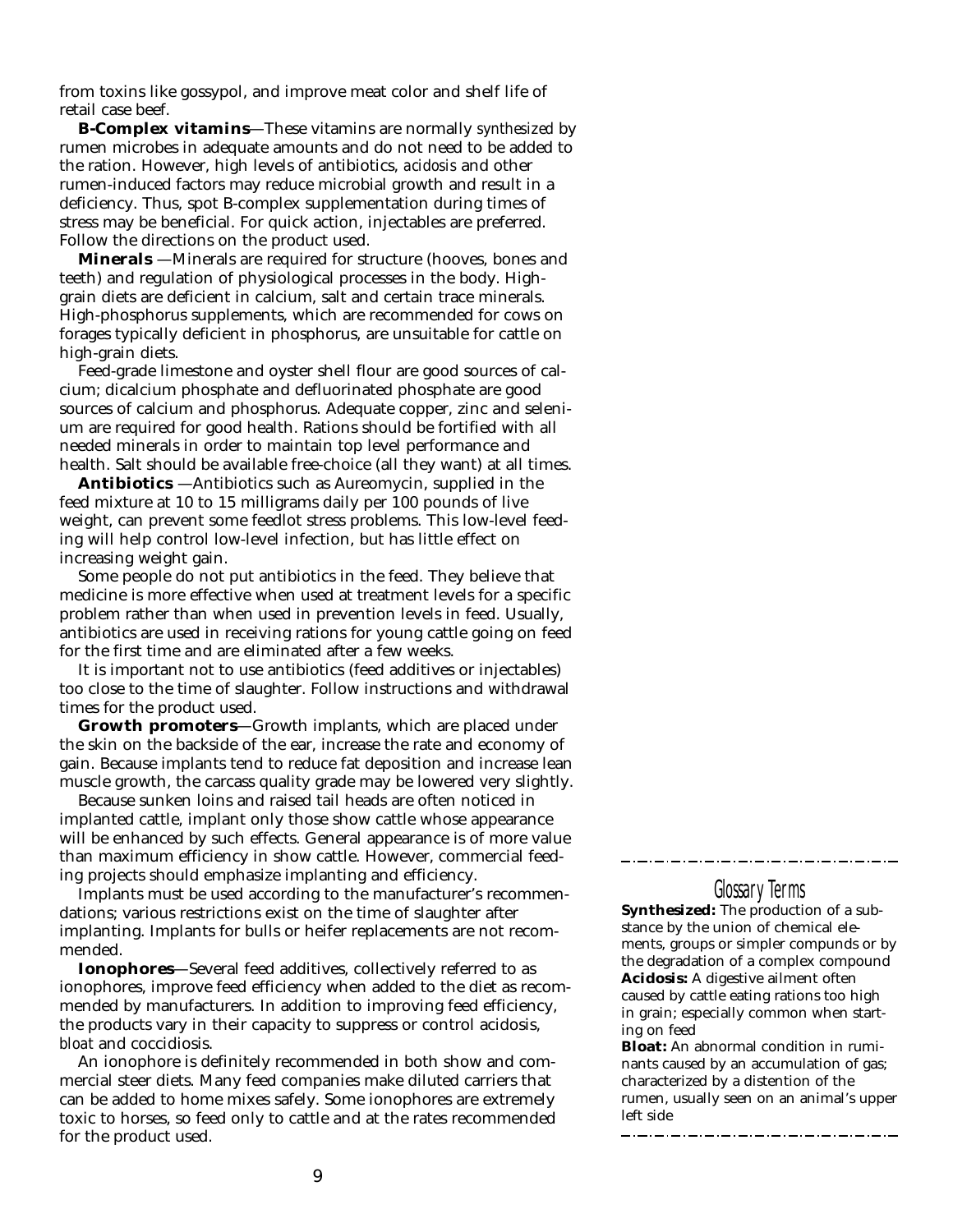**Buffers**—If feeding high levels of grain causes acidosis, it would seem that a buffer such as *sodium bicarbonate* would be useful as an additive to the diet. A buffer can be useful during the transition period from forage to grain diets or following a bout of acidosis and off-feed.

However, cattle produce enough of their own natural buffers once they become adjusted to a diet. Feeding a buffer all the time may decrease feed intake (because it is not palatable) and can increase the incidence of *urinary calculi*.

Levels of 1 to 3 ounces per head per day of sodium bicarbonate for cattle weighing from 500 to 1,200 pounds, respectively, are normal.

**Direct-fed microbials and enzymes**—Well-fed and well-managed cattle probably will not benefit from the addition of bacterial, fungal (yeast) or enzyme products to their diets. On the other hand, these additives aren't harmful to the animal either. They are costly, though.

Cattle normally have most of the enzymes, microbes, etc., they need unless they have been starved, have had acidosis or have been treated with antibiotics or other drugs that kill or depress *rumen microbes*. In such instances, targeted use of some of the many highly promoted products may be effective and profitable.

**Commercial show additives**—There are more products promoted for show cattle than you can count. Many have catchy names and good-sounding claims. They contain everything from nutrients such as protein, fats, vitamins and minerals to enzymes, yeast, bacteria, mined earth products and unidentified stimulants. Again, well-fed and wellmanaged cattle benefit little from these costly additives.

It is wise not to use any of these products until you recognize a need. Remember that the diets formulated by top feed manufacturers are designed by professional nutritionists to be complete. Adding extra minerals, vitamins, fat, etc., can actually unbalance the diet and decrease performance! It is recommended that you first choose a good diet, feed it without any extra commercial show additives, and watch what happens. You will be surprised how many are fed this way.

If you observe problems in an individual—poor appetite, erratic appetite (first consider acidosis and management), dull hair, hoof problems, etc.— then select a product that contains what you consider to be lacking and try it. This approach will allow you to fix a problem without creating another.

# Digestion and physiology

Cattle are ruminants; their stomachs have four compartments that allow them to digest large amounts of high-fiber roughage-type feeds. This is not possible for single-stomached animals such as chickens and pigs.

The stomach compartments with the largest volumes are the rumen and reticulum; feed digesta flows from them to the omasum and abomasum (true stomach). When microbes in the rumen and reticulum ferment the feed, they break down the protein in the feed. The microbes are fed, and microbial protein and B-vitamins are synthesized. Fats are saturated, which makes them harder, while sugar, starch and fibrous carbohydrates are converted into volatile fatty acids (mostly acetic, propionic and butyric). Volatile fatty acids are absorbed into the blood and used as a source of energy by cattle.

**Feed intake**—Most cattle consume between 2 and 3 percent of their body weight in dry matter daily, depending on the type of ration (starter, grower or finishers). As a percentage of body weight, feed intake decreases as age, weight and condition increase.

## Glossary Terms

**Sodium bicarbonate:** A compound that can be administered intravenously or as a drench to teat acidosis, or fed in small amounts as a preventive treatment **Urinary calculi:** A disease in which mineral deposits crystalize in the urinary tract; the crystals may block the tract, causing difficulty in urination **Rumen microbes:** The bacteria and protozoa in the rumen that break down the fibrous plant material swallowed by a cow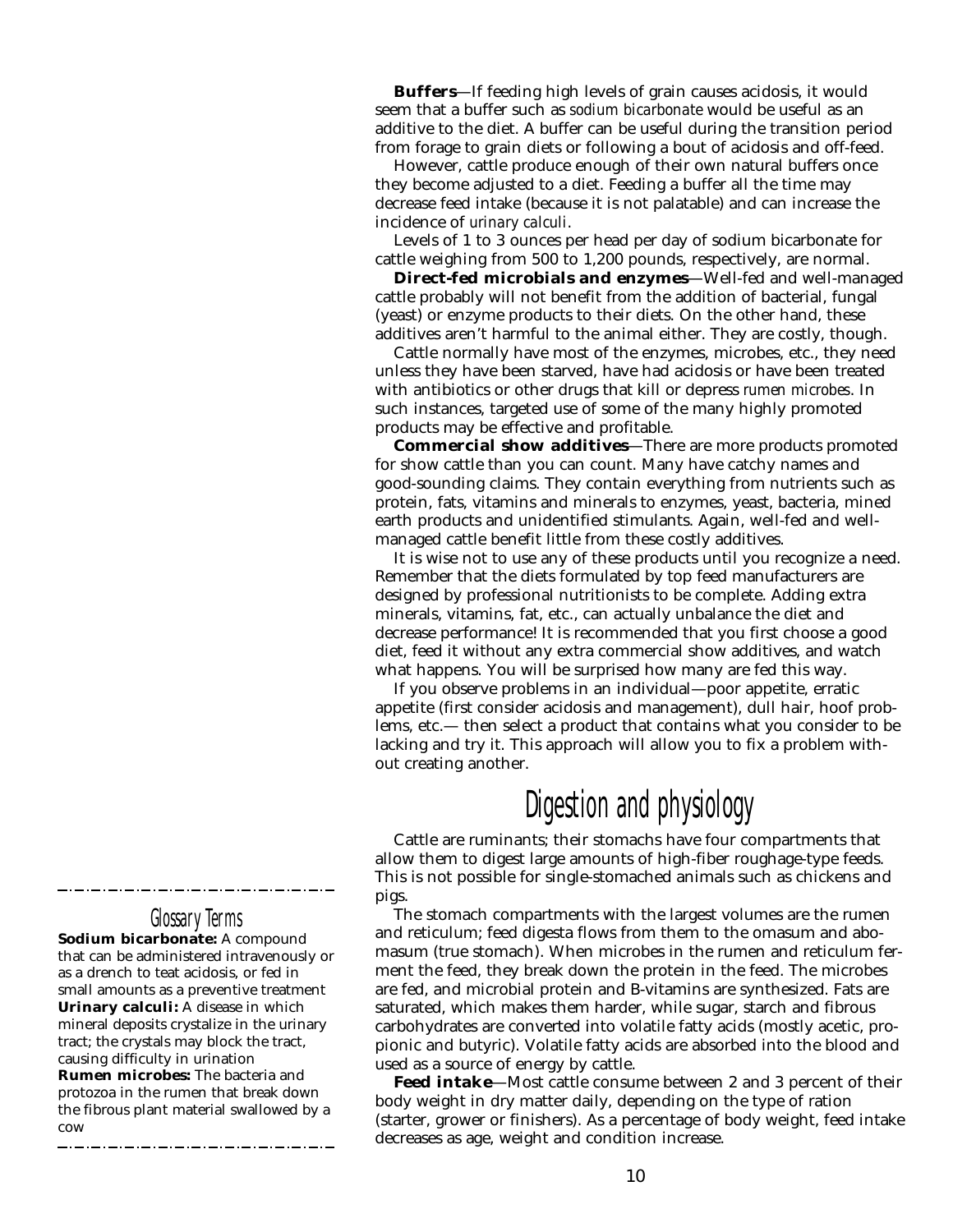For example, a 600-pound steer consuming 2.5 to 3 percent of its body weight would eat from 15 to 18 pounds of feed per day. A 1,200 pound steer consuming 2 to 2.5 percent can be expected to eat 24 to 30 pounds of feed per day. The effects of diet and cattle size on feed intake are noted in Table 3.

To feed each calf correctly, you must know its weight and the weight of the feedstuff. Remember: Each feed item varies in weight; a can of corn weighs slightly more than the same can filled with oats.

# Starting cattle on grain diets

Feed the cattle a good-quality grass hay free-choice. Start by feeding 0.5 percent of the animal's weight in concentrate feed. If a "starter" feed is used, it can be *incrementally* increased fairly rapidly to a point of full feed in 10 to 14 days. If a high-energy feed (grower) is being used, gradually increase the amount so that full feed will not be reached for 2 to 3 weeks. Do not limit hay until the cattle are safely on full feed.

| <b>Type Diet</b>                                  | <b>Starter</b>                   |                                  | <b>Growers</b>                   |                | -Finishers-    |           |                |  |  |
|---------------------------------------------------|----------------------------------|----------------------------------|----------------------------------|----------------|----------------|-----------|----------------|--|--|
| Diet ID                                           | A                                | в                                | C                                | D              | Е              | F         | G              |  |  |
| Ingredients, percentage                           |                                  |                                  |                                  |                |                |           |                |  |  |
| Corn                                              | 35                               | 46                               | 51                               | 57             | 62             | 57.5      | 57             |  |  |
| Cottonseed hulls                                  | 39                               | 30                               | 25                               | 20             | 15             | 18        | 18             |  |  |
| Cottonseed meal                                   | 8                                | 7                                | 7                                | 6              | 6              | 6         | 6              |  |  |
| Soybean meal                                      | 8                                | $\overline{7}$                   | $\overline{7}$                   | $\overline{7}$ | $\overline{7}$ | 7         | $\overline{7}$ |  |  |
| Alfalfa dehy                                      | 5                                | 5                                | 5                                | 5              | 5              | 5         | 5              |  |  |
| <b>Molasses</b>                                   | 3                                | 3                                | 3                                | 3              | 3              | 3         | 3              |  |  |
| Limestone                                         | 1.25                             | 1.25                             | 1.25                             | 1.4            | 1.4            | 1.4       | 1.4            |  |  |
| Salt                                              | 0.5                              | 0.5                              | 0.5                              | 0.5            | 0.5            | 0.5       | 0.5            |  |  |
| Dicalcium phosphate                               | 0.25                             | 0.25                             | 0.25                             | 0.1            | 0.1            | 0.1       | 0.1            |  |  |
| Vitamin A, D, E                                   | $\begin{array}{c} + \end{array}$ | $\begin{array}{c} + \end{array}$ | $\begin{array}{c} + \end{array}$ | $\ddot{}$      | $\ddot{}$      | $\ddot{}$ | $+$            |  |  |
| Fat                                               | 0                                | $\Omega$                         | 0                                | 0              | 0              | 1.5       | 1.0            |  |  |
| Protected fat                                     | 0                                | $\Omega$                         | 0                                | 0              | 0              | 0         | 1.0            |  |  |
| Trace mineral                                     | $\ddot{}$                        | $+$                              | $\ddot{}$                        | $\ddot{}$      | $+$            | $\ddot{}$ | $\ddot{}$      |  |  |
| Ionophore                                         | $\ddot{}$                        | $\ddot{}$                        | $+$                              | $\ddot{}$      | $\ddot{}$      | $+$       | $\ddot{}$      |  |  |
| Nutrient content (as-fed basis)                   |                                  |                                  |                                  |                |                |           |                |  |  |
| NEM, Mcal / lb                                    | 61                               | 66                               | 69                               | 72             | 76             | 76        | 76             |  |  |
| NEG, Mcal / lb                                    | 36                               | 41                               | 44                               | 47             | 50             | 50        | 50             |  |  |
| TDN, %                                            | 59                               | 62                               | 65                               | 67             | 69             | 69        | 69             |  |  |
| Crude protein, %                                  | 12.4                             | 12.1                             | 12.4                             | 12.3           | 12.5           | 12.2      | 12.2           |  |  |
| Crude fiber, %                                    | 20                               | 16                               | 14                               | 12             | 11             | 12        | 12             |  |  |
| Fat, %                                            | 2.2                              | 2.5                              | 3.6                              | 2.7            | 2.8            | 4.2       | 4.6            |  |  |
| Calcium, %                                        | 0.67                             | 0.66                             | 0.65                             | 0.67           | 0.66           | 0.66      | 0.66           |  |  |
| Phosphorus, %                                     | 0.32                             | 0.33                             | 0.34                             | 0.31           | 0.32           | 0.31      | 0.31           |  |  |
| Predicted performance based on 1,100-pound steers |                                  |                                  |                                  |                |                |           |                |  |  |
| Feed Intake, Ib                                   |                                  |                                  | 26.1                             | 25.6           | 24.9           | 24.9      | 24.7           |  |  |
| Avg. Daily Gain, Ib                               |                                  |                                  | 2.59                             | 2.75           | 2.85           | 2.85      | 2.86           |  |  |
| Feed/Ib ADG, Ib                                   |                                  |                                  | 10.05                            | 9.32           | 8.75           | 8.74      | 8.63           |  |  |
| Predicted performance based on 800-pound steers   |                                  |                                  |                                  |                |                |           |                |  |  |
| Feed Intake, Ib                                   | 20.7                             | 20.7                             | 20.5                             | 20.2           | 19.6           | 19.6      | 19.4           |  |  |
| Average daily gain, Ib                            | 1.95                             | 2.40                             | 2.59                             | 2.75           | 2.85           | 2.85      | 2.86           |  |  |
| Feed/Ib ADG, Ib                                   | 10.62                            | 8.64                             | 7.92                             | 7.34           | 6.89           | 6.87      | 6.80           |  |  |
| Predicted performance based on 500-pound steers   |                                  |                                  |                                  |                |                |           |                |  |  |
| Feed Intake, Ib                                   | 15.5                             | 15.5                             | 15.3                             |                | $\overline{a}$ |           |                |  |  |
| Average daily gain, Ib                            | 2.08                             | 2.54                             | 2.73                             |                |                |           |                |  |  |
| Feed /lb ADG, lb                                  | 7.43                             | 6.10                             | 5.61                             | ٠              |                |           |                |  |  |

**Table 3. Example diets with varying roughage and fat levels.**

Glossary Term

**Incrementally:** A gradual change that takes place at a constant percentage. For example, if you were changing to a different feed incrementally, you might do it in one-thirds, that is, start by mixing one-third of the new feed with the old feed for a few days, then adding twothirds of the new feed, and finally switching to the entire new feed.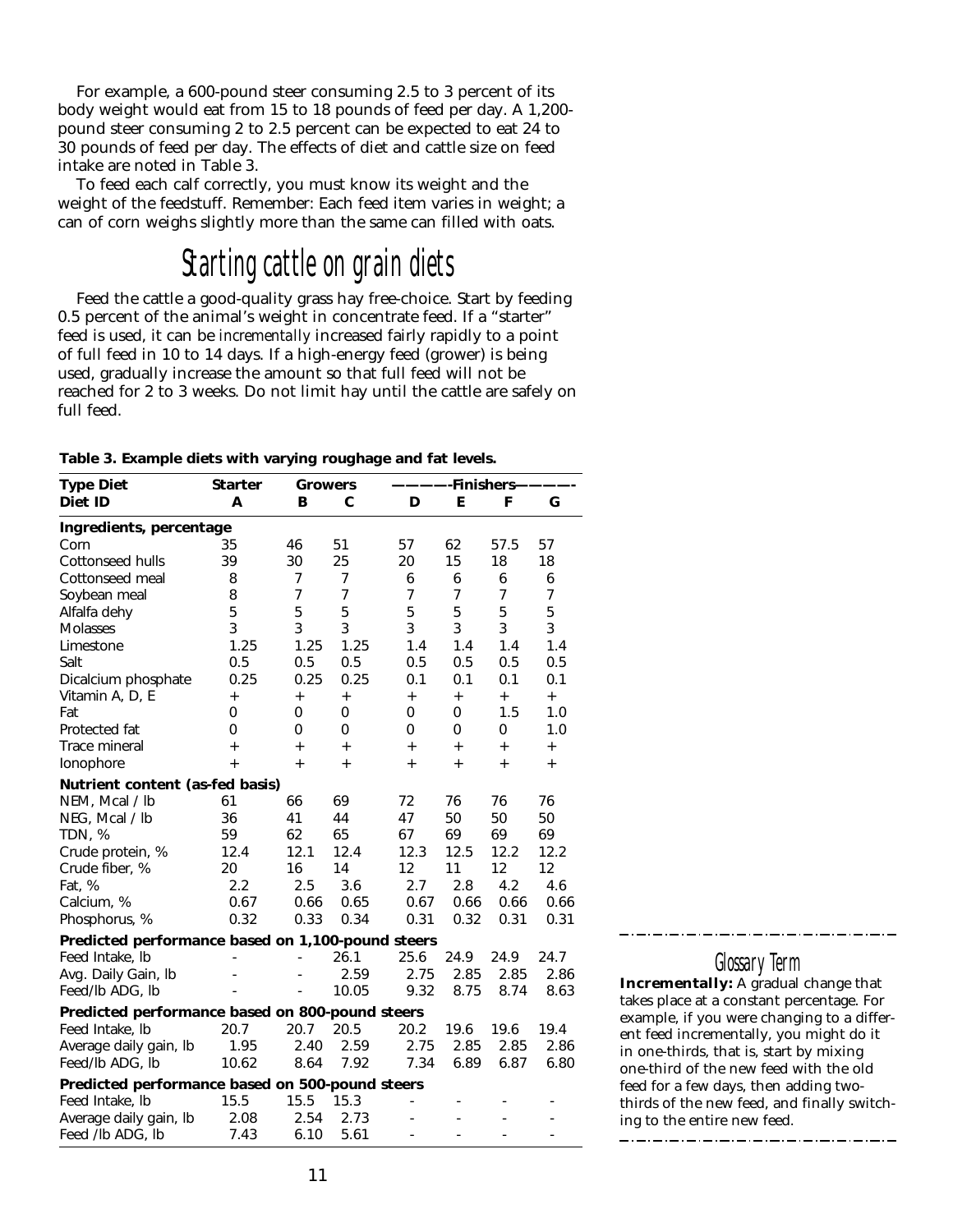## Types of diets or rations

Most commercial feed manufacturers and show feeding programs have three major basic feed mixes: starter, grower and finisher rations (see examples in Table 3). These mixes are fed at different stages of growth and development as cattle mature physically.

The beginning ration is the starter, receiving or preconditioning mix. A *starter* mix is low in energy, high in roughage and fiber, and high in protein relative to the energy content. It is commonly medicated with antibiotics or *coccidiostats*. A high-roughage mix is bulky and fills up the rumen, preventing young calves from overeating grain while the rumen bacteria adjust from forages to grain diets.

Using a starter ration is ideal, but many feeders simply feed a limited amount of grower ration, with hay fed free-choice to get calves on feed. Either system allows for rumen bacteria to adjust and prevents acidosis. A starter ration would normally be used only for the first 2 to 4 weeks before being switched to a grower ration.

A *grower* mix is exactly what the name implies, a diet for cattle that are in a growing stage of 500 to 900 pounds. The mix should have at least 12 percent protein, moderate fiber and moderate energy content. The moderate energy content will properly develop the frame and muscle and help prepare the growing steer for a finishing ration. Most grower diets contain a level of roughage and energy that make the feeds suitable for a variety of uses.

Small-framed, early maturing steers can actually be finished on many grower diets. When limited to 1 to 2 percent of the animal's live weight, grower diets are good for developing show heifers. Heifers, as opposed to finishing steers, should receive additional amounts of forage in the form of hay or pasture.

Large-framed, later maturing steers need to be moved to a finishing diet 100 to 150 days before show, or when they weigh 800 to 1,000 pounds. Some finishing diets may be too high in energy for Brahmantype cattle, and even some British and Continental cattle, especially when fed for long periods (more than 75 days).

Finishing diets can be diluted with a grower ration or hay. By blending a grower and finisher and watching your cattle's appetite, droppings and freedom from bloat, you can develop a mix that best suits each individual animal.

A *finisher* ration is the last feeding stage. Finishing diets are high in energy, usually at least 50 percent corn (or related high-energy feedstuffs). Finishers should be fed carefully, particularly at the beginning. Slowly move good feeders to a full finisher ration by adding this mix to a grower diet in one-fourth portions every 7 to 14 days. Following this recommendation should enable you to change to an all-finisher ration over a 4- to 6-week period.

Later maturing cattle usually need to be on a finisher diet sooner than early maturing cattle. This will ensure they reach the correct amount of finish. Cattle finishing satisfactorily on a grower ration do not need to be switched to a *full-feed* finisher; most Brahman cattle should not be switched.

Some cattle feeders add steam-flaked corn to grower diets, which in effect produces a finishing ration. Realize that adding much more corn to a finisher is asking for trouble. It's safer to use fat to increase energy intake. Breeding heifers seldom require a finisher unless it is fed on a very limited basis along with plenty of hay.

## Glossary Terms

**Starter:** A mix low in energy, high in roughage and fiber, and high in protein reative to the energy content **Grower:** A diet for cattle in a growing stage. It typically consists of 12 percent protein, moderate fiber and moderate energy content

**Finisher:** Last stage of feeding. It is very high in energy (at least 50% corn). **Full feed:** A term used when an animal is able to consume the amount of feed that meets all the requirements for maintenance, growth and finishing without developing any digestive disturbances, or simply is able to eat all it can without having any problems such as scours or acidosis

**Coccidiostat:** A compound used to combat coccidiosis, a common parasite of the gut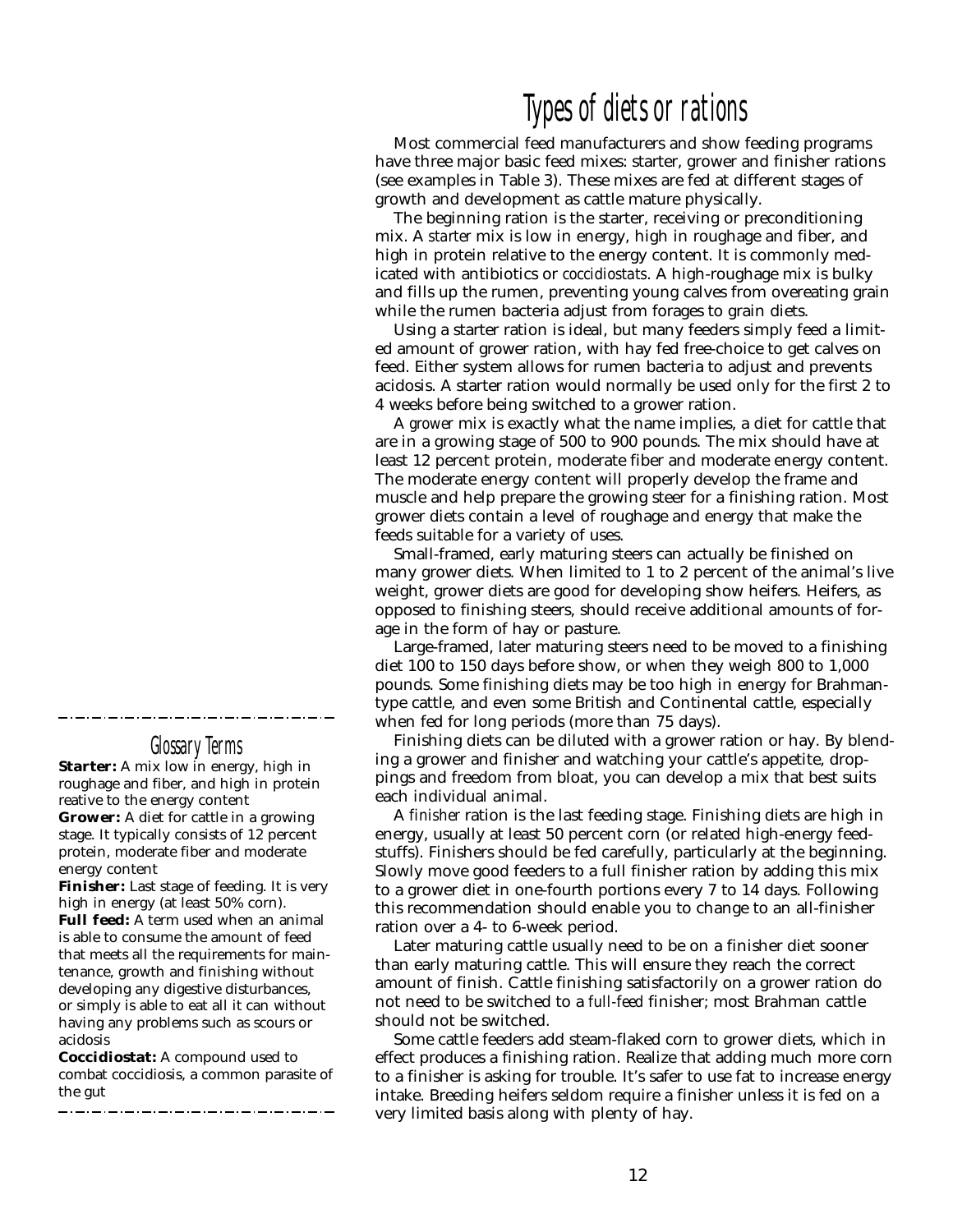The goal is to properly finish steers at 0.35 to 0.45 inch of fat to reach their optimum yield and quality grades. Heifers need to have a moderate degree of body condition (less than that of steers). Excessive fattening of heifers at young ages diminishes future milk production potential.

A breeding heifer's condition is referred to as a *body condition score* (BCS); a score of 5 for a mature heifer is similar to condition of a properly finished steer.

# Diet formulations and example diets

A series of diets shown in Table 3 illustrates nutritional relationships. Roughage in the form of cottonseed hulls (CSH) was decreased from 39 to 15 percent of the diet in diets A through G. As the CSH was reduced, corn was increased proportionally from 35 to 62 percent. Increasing corn and decreasing roughage increases the energy content (NEM, NEG or TDN) of the diets and projected gain.

Note that feed intake decreases slightly as energy content is increased. Study the relationships among feed intake, *average daily gain* (ADG) and feed conversion or efficiency as the size of the cattle and the diets change.

In an effort to obtain high energy and fast gain to fatten steers, you might be tempted to feed a diet similar to E. However, many cattle may suffer from acidosis from the increased level of corn, or any rapidly fermentable energy source, as listed in diet E (62 percent). Remember that acidosis is more of a problem for Brahman-type cattle, but it can affect all cattle to varying degrees.

By using 1.5 percent fat in diet F (which is basically Diet  $D + fat$ ), an energy content and predicted animal performance equal to diet E is obtained without the corn level causing digestive problems. Notice that diet F has 18 percent roughage to protect against digestive problems as opposed to the 15 percent in diet E, less corn (57.5 percent versus 62 percent), but similar energy values and animal performance because of the added fat.

Fat contains 2.25 times as much energy per pound as carbohydrates (grains in a nonfermentable, nonacid producing form). Be careful when adding fat: If total fat in the diet exceeds 5 percent on a dry basis, the digestible energy value of the diet normally declines. Note that diet G contains 4.6 percent fat (5.2 percent dry basis), which is a bit too much unless 1 percent of the fat is supplied as protected fat.

Protected fats are commercially available fats that have been chemically treated so that the fat does not disrupt ruminal digestion, but is digested and absorbed from the lower gut. The high level of fat in diet G is probably not needed, except for the very large framed, hard-tofinish steer. High-fat diets are not recommended for early-maturing steers or breeding heifers.

Diets A and B, with less corn and more roughage, are good for starting cattle on feed. Diets B and C work well for feeding heifers where maximum gain and fattening are not desired. Diet D would also work for heifers fed at a rate of less than 2 percent of body weight.

# Management of feeding

**Manure observation**—Each animal differs in its capacity to consume and digest feed. The recommendations for feed intake based on percentage of body weight are simply general ranges. A better way to

## Glossary Term

**Body condition score (BCS):** A numbering score for breeding heifers and cows. It is used to approximate the condition on females. A score of 1 = no condition; a 9 = a very heavily conditioned female. A moderately condtioned female is about a 5. For more information, see Extension publication B-1526, "Body Condition, Nutrition and Reproduction of Beef Cows."

**Average Daily Gain (ADG):** A measurement of daily body weight change in an animal on a feed or forage diet for a specific time. For example: A steer with a beginning weight of 500 pounds and a weight of 850 exactly 100 days later would have had an ADG of 3.5 pounds per day for those 100 days (850-500 = 300 pounds divided by 100 days = 3.5 pounds a day).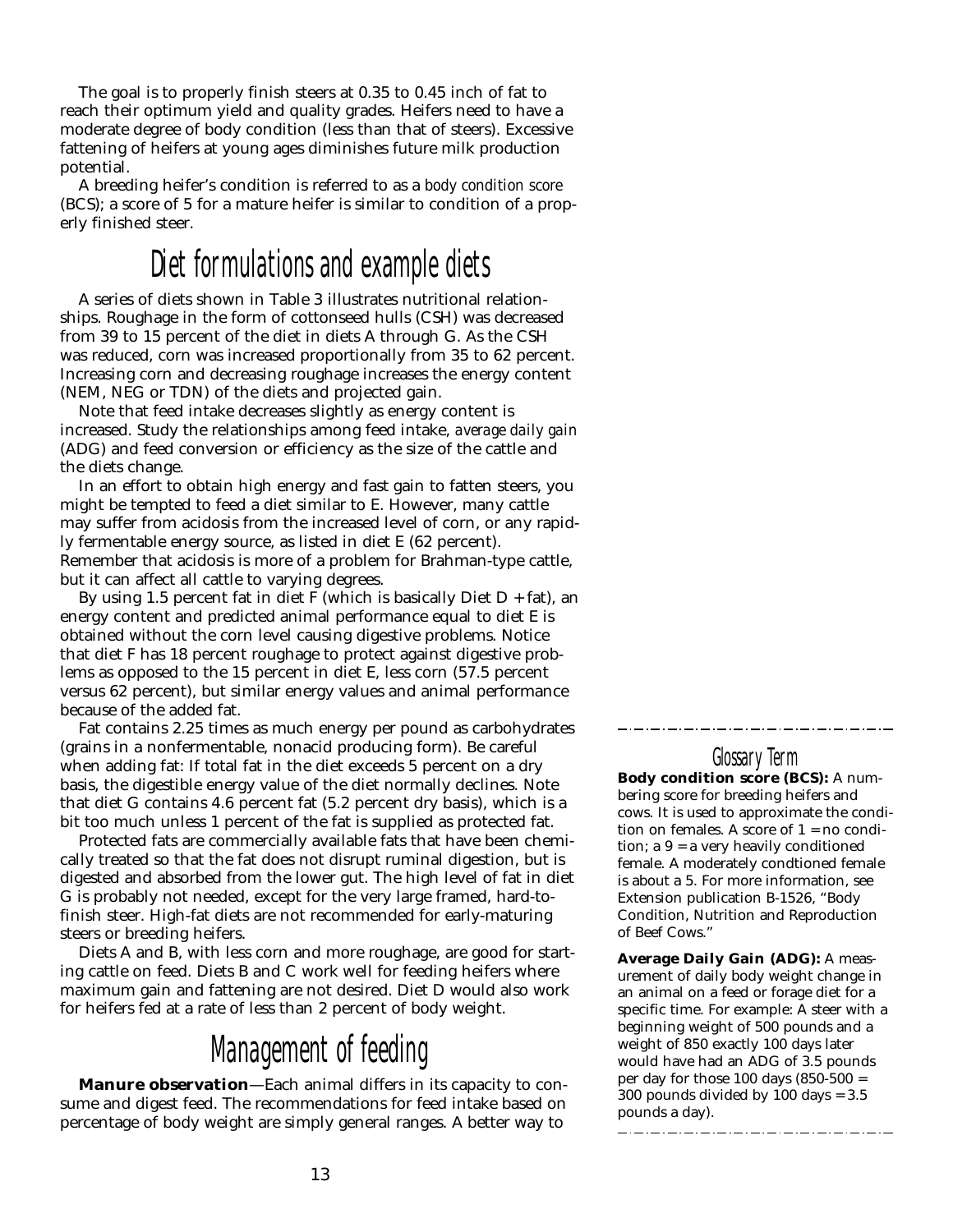

**Putting out ration for group feeding.**

Glossary Jerm

**Supplement:** Something that is added to an existing item. You might add a supplement (such as hay) to an existing grain ration.

determine the optimal amount of feed for each steer/animal is to observe its droppings.

A consistent, firm manure patty that does not splatter when dropped to the ground indicates that the steer is on full feed with the proper amount of concentrate.

A watery stool (scours) usually means that the animal is taking in too much energy, and either the amount of feed or the energy level (corn) portion of the ration should be reduced. If this problem persists, severe acidosis usually results, and the steer goes off feed.

If the droppings are too firm and dry, the steer needs more feed or a higher energy concentration (more corn) in the ration. Inadequate energy intake results in lower gains and decreased finishing.

Daily hand-feeding routine Cattle should be fed twice daily, 12 hours (6 a.m., 6 p.m.) apart for best gains. If cattle need to consume more feed and are perhaps "slow eaters," three-a-day feedings are recommended. Of course, smaller portions per feeding are advised than in the two- feeding total amounts.

Cattle that eat three times a day (6 a.m., noon and 6 p.m.) usually consume more total feed and have less digestive stress than they would if fed only twice daily. For most cattle, feeding two times a day is sufficient for optimum efficient growth and development.

**Group and individual hand-feeding**—Feeding cattle in groups is an excellent way to reduce labor and increase intake, especially for competitive steers. However, you must observe each steer closely, because of individual feeding varies. Some steers are dominant eaters and will consume another steer's calculated portion, which results in some overfed and some underfed individuals. Some steers are slow eaters and, when fed together with fast eaters, uneven portions are consumed. Group feeding works best when cattle are on a full-feed growing ration.

Individual feeding requires some time and labor, but ensures that the proper amount is being consumed. You, as a feed manager, must observe the animals for results and make any necessary feeding or ration adjustments for each individual.

**Bulk or self-feeding system**—This system is most appropriate for a pen of steers used for commercial steer production and not as show cattle. This labor-saving system of self-feeding corrects individual feeding variations among dominant, fast and slow eaters.

Just remember that the bulk feeder should never run out of feed. This system does not allow you to work closely with an individual animal nor does it let you control feed intake for each animal.

# Feeding commercial steers

Commercial steers could be fed the same kinds of diets as those recommended for show steers. However, there are different goals for commercial steers than for haltered steers. The emphasis for show steers is for high weight gain and safety, with little or no emphasis on efficiency of gain. Show steer rations are more expensive than are commercial steer diets.

Commercial projects emphasize efficiency and cost of gain as well as rate of gain, with limited concern about long-toed, slightly foundered cattle (refer to the section on general health management). This means that the commercial steers should be fed low roughage, high energy diets over a shorter feeding period.

Many commercial steers are fed whole shelled corn with a commercial pelleted *supplement*. This method works well because whole corn is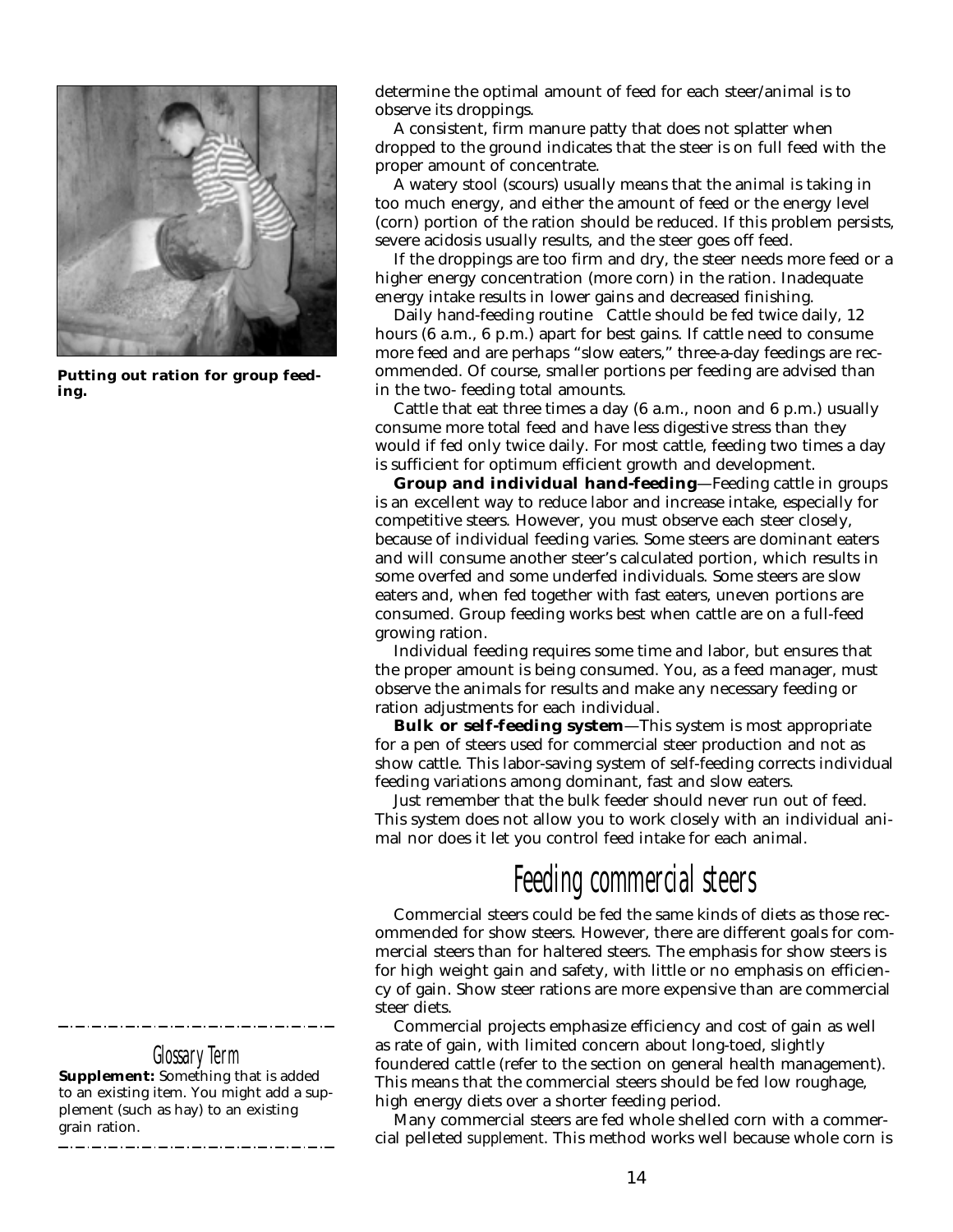very digestible but coarse enough to have a roughage effect on the rumen; also, the commercial supplements are designed to furnish missing nutrients such as potassium.

The concept of the whole shelled corn feeding program is to self-feed the cattle. You want the cattle to eat small amounts several times a day. Cattle should nibble and chew and not gulp the feed, or efficiency could drop by 10 to 15 percent.

Start the cattle on feed with 50 percent cottonseed hulls and 50 percent corn plus the supplement. Increase the corn 5 to 10 percent every 2 to 3 days and have the animals on full feed (self-feeding) in 3 to 4 weeks.

Another approach would be to full-feed grass hay, add corn at 0.5 percent of body weight plus supplement. Increase the corn 1/2 pound per day until on full feed and then self-feed.

Once on full feed, a final diet of shelled corn, supplement and 5 percent cottonseed hulls is recommended. The hulls help hold the mix together and add a small amount of insurance against digestive problems.

Corn moisture should range from 14 to 18 percent. Corn moisture at 10 to 12 percent will result in a slight increase in dry matter intake, the same gain and a slight reduction in efficiency.

The supplement should definitely contain an ionophore (preferably one that is effective against acidosis and bloat) and come as a good quality pellet in a size that will stay mixed with shelled corn. Light (400- to 500-pound) cattle should receive an all-natural protein supplement. Heavy cattle (900 pounds plus) perform well on all-urea supplements with a gradual transition of supplement types.

**For the beginner**—An experienced cattle feeder will obtain the greatest feed efficiency with little (5 to 10 percent) or no roughage in the final ration. However, it's usually better for a beginning feeder to keep 5 to 10 percent roughage (cottonseed hulls mixes best) in the ration. The extra roughage reduces feed efficiency slightly, but it adds a measure of safety against serious digestive problems that can result in drastically reduced performance.

A small slab of hay during stressful weather periods or when cattle show signs of bloating or scouring can help keep them on feed and prevent serious digestive upsets.

# General health management

Maintaining good health is an important part of an overall management plan. To ensure proper performance, you must establish and maintain an effective health management program.

# Disease prevention

Consult your veterinarian for advice about your health management program. It is important for cattle to be vaccinated against clostridial (blackleg) and respiratory (pneumonia) diseases.

Probable vaccinations for your calf include:

**Blackleg type vaccine**—Clostridial vaccinations should have been completed before weaning. If not, vaccinate with *7-way* at the time of purchase followed by a booster 2 to 3 weeks later and another booster 6 to 8 months later.

**Tetanus vaccine** —Vaccinate with a tetanus toxoid at the time of purchase.

#### Glossary Term **7-way vaccine:** A common vaccine that protects against clostridia ("blackleg" type) and perfringens ("overeating"-type) organisms

2020 . 2020 . 2020 . 2020 . 2020 . 2020 . 2020 . 20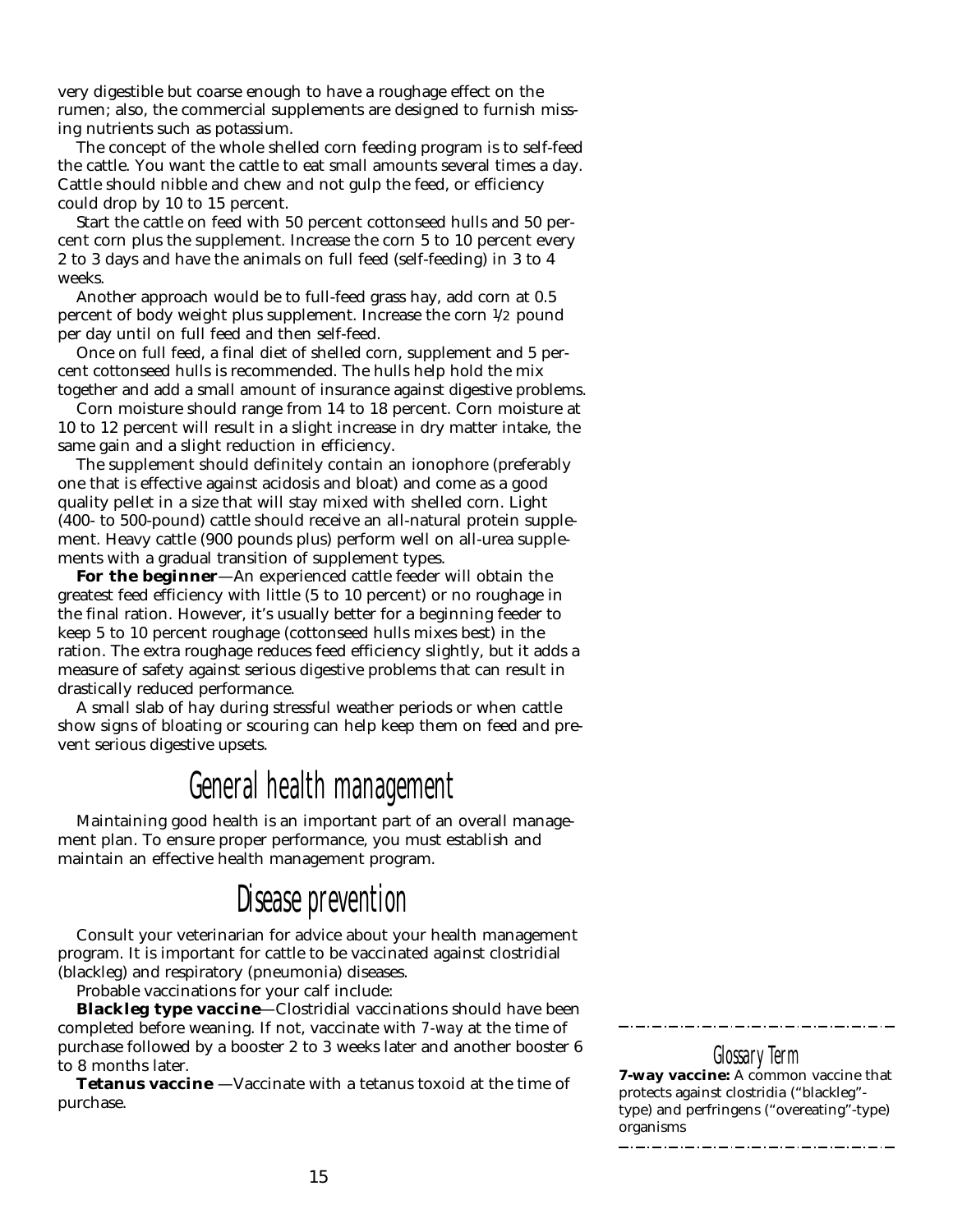**Brucellosis vaccine, for heifers only**—Heifers must be vaccinated against brucellosis between 6 and 12 months old. This must be performed by a veterinarian.

**Leptospirosis vaccine**—Vaccinate with 3- or 5-way at purchase and give a booster every 6 months. This prevents production losses from bloody urine, loss of condition, kidney problems and decreased gains.

## Metabolic disorders

Poor nutrition and feeding management can cause health problems referred to as "metabolic disorders." Although these are not diseases, they still can cause severe health problems. Some of the more common feed-related health problems in show cattle are acidosis, bloat, founder, scours and urinary calculi.

**Acidosis**—The rate of fermentation, or acid production, from a given amount of feed is just as important as the total extent of fermentation of that feed. Factors that influence fermentation rate and acid production include particle size of grains as affected by processing, meal size, rate of eating and day-to-day consistency of feed intake.

When too much acid is produced, referred to as acidosis, even for short periods, it causes a change in microbes that can then produce lactic acid. Lactic acid is a much stronger acid; when it accumulates, it causes acidosis. This acidosis causes loss of appetite, decreased rumen activity, rumen ulceration, liver abscess, founder and even sudden death.

Mild acidosis is first observed as erratic intake of feed and possibly mild bloat, followed by scouring. Loose, watery feces covered with clear gas bubbles that glisten in the light indicates acidosis.

Acidosis, sometimes referred to as "grain overload," usually results from introducing grain too rapidly into the diet of animals coming from forage diets. The types of microbes that ferment forages are different from those that ferment grains. It normally requires 2 to 3 weeks to allow for the shift in microbial populations of the rumen and a safe transition from forage to grain diets.

Sometimes acidosis results from erratic feed consumption or simply excessive grain intake over a long period after cattle are safely on feed. A good ration should contain feeds that are not all fermented at the same rate, especially not all rapidly.

To prevent acidosis, start grain feeding slowly. Be consistent in the amount of feed fed; weigh each feeding. Make feeding changes gradually. If a feeding time is missed by more than 1 hour, skip it or feed a little hay. Do not give extra feed to make up for the missed meal. That is the worst thing you can do.

Avoid dust and fines (very small particles) and limit feeds such as molasses that are rapidly fermented. Feeding hay will provide some measure of protection. Feed one of the more effective ionophore feed additives. Because of the lost time and condition on cattle, it is important to prevent acidosis.

Treatment involves an oral administration of antacid or buffering compounds such as sodium bicarbonate, together with *intravenous administration*/not *infusion* of electrolyte solutions. This counters the acid effects and prevents further dehydration.

Getting cattle back on feed following severe acidosis is just like starting on feed initially. Give lots of hay and little concentrate.

**Bloat**—Bloat occurs when gas accumulates and the animal is not able to belch it out. There are many causes of bloat.

## Glossary Terms

**Intravenous administration:** The direct introduction of drugs and other medical treatments into the circulatory system through a vein

**Infusion:** The continuous slow introduction of a solution, especially into a vein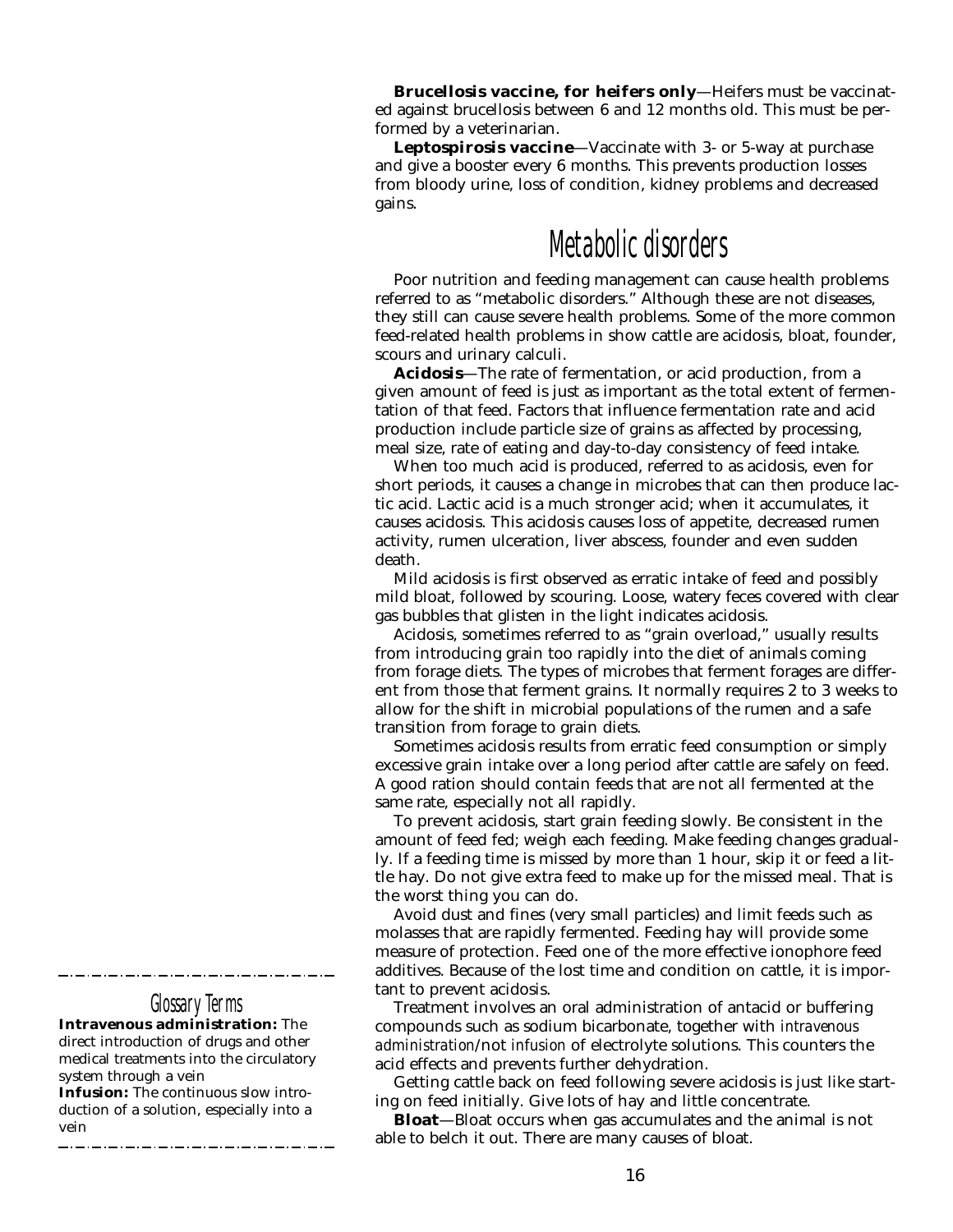Signs of bloat are swelling high on the upper left side behind the ribs and in front of the hip bone. Cattle on full feed may show a big, full rounded middle on the left side, and even the right side to a lesser extent. A popping-out away from the general contour of the body, which looks like a basketball high on the left side, is a definite sign of serious bloat.

Many cattle may show a mild degree of bloat without any serious problems, but watch them closely, because minor bloat can advance to much more serious bloat.

To treat minor bloat, keep calves on their feet and walking, uphill if possible with head up. *Drench* with mineral oil.

With acute bloat, calves also can froth at the mouth, fight for breath and go down in convulsions. A severely bloated animal may die a few minutes after it falls.

As soon as you see acute bloat symptoms, call a veterinarian and administer the following treatments. Keep the animal walking, preferably uphill, with the head held up. While waiting for the veterinarian, place a stick about a foot long crossways in the calf's mouth like a bit on a horse. This encourages chewing and tongue movements to help release gas by belching.

A large stomach tube or 1/2-inch-diameter water hose can be passed through the *esophagus* (be careful not to enter the *trachea*). This helps with ordinary bloat but is of little value in foamy or "frothy bloat."

As the last resort (with acute bloat only), puncture the animal's distended rumen. This should be performed by a veterinarian if at all possible. The wound is hard to heal because of infection from the rumen contents.

The best preventive measure is to avoid feeds and management practices that encourage bloat. These include too many fines and dust (sorghum is worse than corn), too much molasses, too much very high protein forage such as alfalfa or excellent grass hay and lack of any longstemmed forage in the diet.

A little dry hay that encourages cattle to salivate helps prevent bloat. Rumensin® mixed in rations is more effective in preventing minor bloat than other forms of ionophores.

**Scours**—Scouring (watery stool) from any cause leads to dehydration of the animal; electrolyte therapy could be needed. Causes, prevention and treatment for scours resulting from acidosis have been discussed previously.

Bloody scours may be caused by a severe case of internal parasites, bacterial infections or coccidiosis and should be treated with appropriate medication. It is important to keep pens, feeders and water troughs clean in an effort to prevent infections.

**Founder**—Eating too much grain, which would be expected to cause severe acidosis, frequently causes a condition known as founder. The animal's hooves grow rapidly and there is an increased blood flow to the hooves that causes them to become tender. This cripples the animal and severely reduces feeding performance.

**Urinary calculi**—Kidney stones, water belly or urinary calculi can sometimes affect steers but they usually are not a problem in heifers. The condition is caused by mineral imbalances and/or diets that are too alkaline. It is common in animals on pasture or consuming feeds high in silica and in feedlot situations.

The problem is often observed in animals fed diets high in phosphorus within adequate calcium supplementation. Diets should contain 1.5 to 3.0 times as much calcium as phosphorus. Salty water seems to increase the incidence of urinary calculi. However, higher levels of salt

#### Glossary Terms

\_ . \_ . \_ . \_ . \_ . \_ . \_ .

\_ . \_\_ . \_\_ . \_\_ . \_\_ . \_\_ . \_\_

**Drench:** To administer fluid by mouth **Esophagus:** A muscular tube that connects the mouth to the stomach **Trachea:** The main trunk of tubes by which air passes to and from the lungs\_\_\_\_\_\_\_\_\_\_\_\_\_\_\_\_\_\_\_\_\_\_\_\_\_\_\_\_\_\_\_\_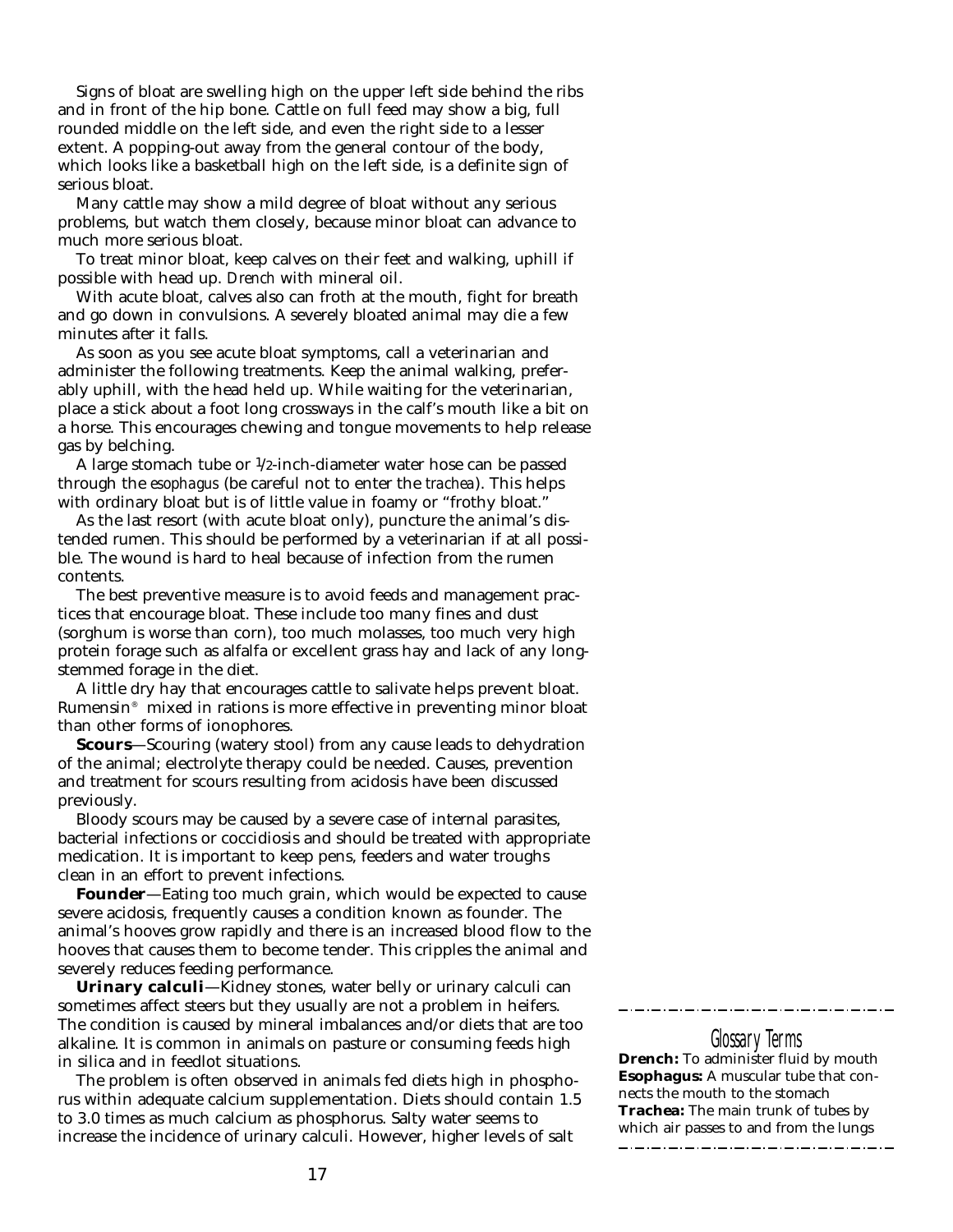(1 to 3 percent) in feed causes the cattle to consume more fresh water, which helps counteract the problem by increasing urine volume. Excessive and/or extended use of sodium bicarbonate can cause problems.

Ammonium chloride (1 to 1.5 ounces per head per day) in the feed acidifies urine and can be used as a preventive measure for fattening cattle in areas where problems are common. To spot a developing problem, check the hair around the urinary opening frequently for signs of mineral deposits.

# Other Problems

Other problems you may encounter with your project animal include warts, ringworm, foot rot, parasites, grubs, ticks, flies, lice and coccidiosis.

## Warts

Warts are caused by a virus. To treat:

- ✦ Keep the warts covered with oil (such as mineral oil) to starve the virus of oxygen.
- ✦ Recommended vaccines may work.
- ✦Tie off warts with dental floss or fishing line.
- ✦ Cut off the warts, dice them up and place in an empty bolus (pill) to give back to the animal. This will create self-immunity. Warts also can be mixed in the animal's feed. The warts can be taken to a veterinarian to develop a vaccine.

#### Ringworm

Ringworm is caused by a fungus infection of the skin. It can be spread from animal to animal or by brushes, combs or contaminated surroundings. It also can be transmitted to humans. To treat:

- ✦ Repeatedly apply strong tincture of iodine.
- $\triangleleft$  Use 5 pounds of Captan<sup>®</sup> in 20 gallons of water administered by a pressure sprayer. Spray the premises, stalls and fence lines. You also can make it into a paste and spread it over the infected area.
- ✦ Apply bleach directly to the infected areas.
- ✦ Use thiabendazole mixed with dimethysulsulfoxide (DMSO) or use ivermectin.

#### Foot rot

Foot rot is an infection caused by bacteria that enter through a break in the skin of the hoof. It is associated with swelling between the toes that progresses to total swelling of the lower leg and causes lameness.

To treat: Administer long-acting sulfa boluses (pills) and/or thoroughly cleanse the area and apply an antibacterial ointment or 5 percent copper sulfate under a bandage.

## Internal parasites

Do not combine internal parasite control (deworming with a parasiticide) with grub or lice preparations. To deworm club calves, administer the first treatment upon arrival. In exactly 21 days, treat again and continue this treatment every 100 days.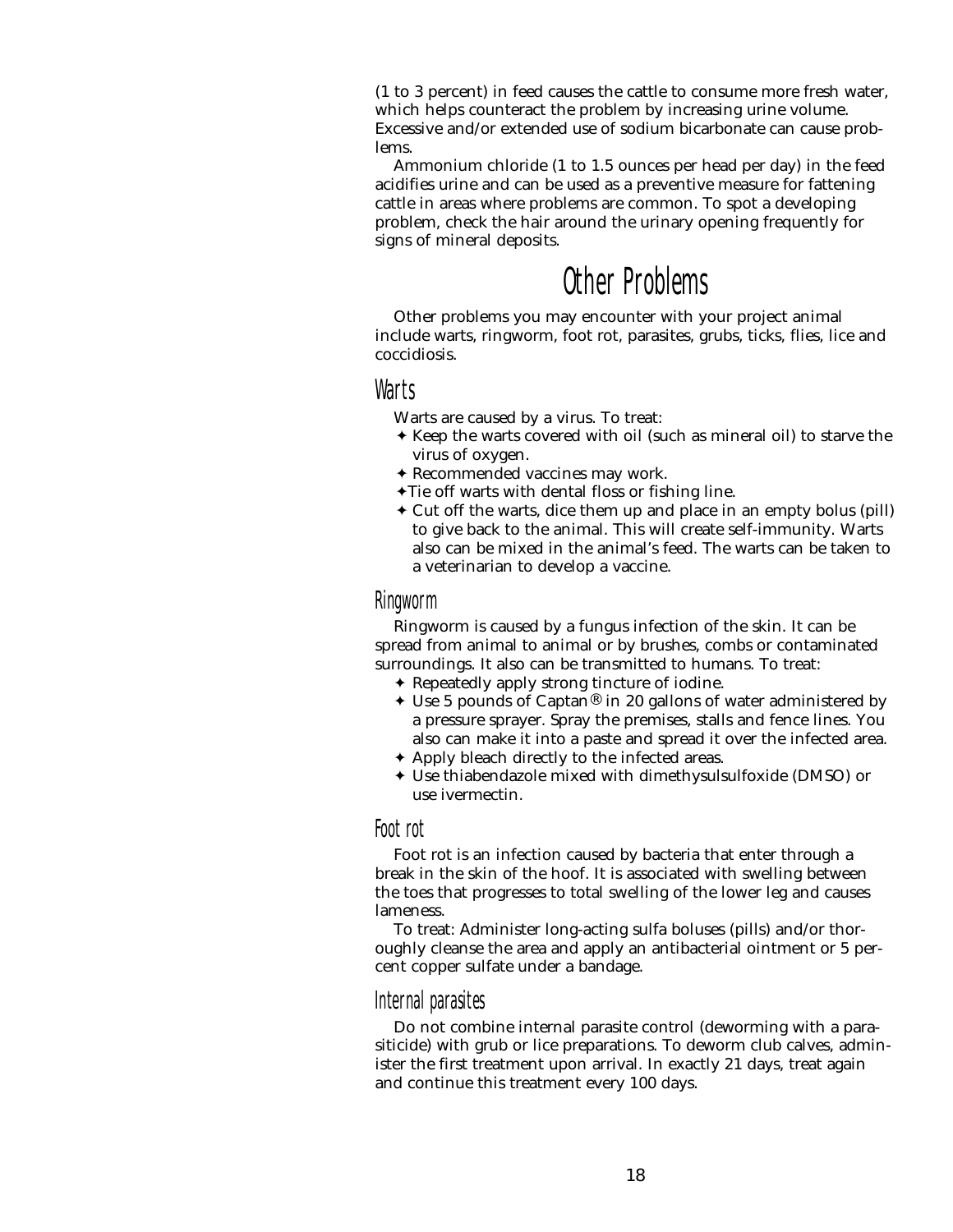It is recommended to alternate types of dewormers for best results. Also, maintain care and sanitation practices in the confined areas to reduce parasite populations.

#### Grubs

To treat for grubs, apply pour-on treatments for show cattle at the end of May and again at the first of July (June 15 - July 15), preferably in the late afternoon to prevent blistering.

#### Ticks

Ticks should not be a problem in properly groomed and handled show calves.

#### Flies

Flies can be controlled with proper sanitation and by cleaning or removing fly breeding areas, especially manure. Also, apply fly spray with a hand sprayer on the animals and in the stalls. Fly tags, one in each ear, also seem to control flies that irritate cattle. Some owners simply tie the tags to the halter instead of placing them in the ears.

#### Lice

Lice are most abundant during winter and summer months. Apply insecticide in late winter and early spring months and a second application 14 days later to kill newly hatched lice. Read the label for application.

For systemic parasite control, use ivermectin to control lice, flies, grubs, worms and ringworms.

#### Coccidiosis

Treat *coccidiosis* (bloody scours) with a specific cocidiostat in drench or water trough. Feed an ionophore throughout the feeding period to help prevent this condition.

# Handling the calf

Animal selection, feeding and nutrition and general health maintenance are only part of a 4-H beef project. You also must handle, train and exhibit your animal. It takes proper skills, patience and practice to correctly train a calf for show.

The first month is the time when the animal will develop a trust and sense of security with its owner. It is imperative to work slowly and calmly during the early part of the training stage.

After you receive your calf, allow 7 to10 days for the calf to learn the new environment and surroundings. Then begin working with the calf. Remember: Never work alone when first breaking cattle to lead. Always have a helper in case the calf becomes unruly.

Start slowly. Try rubbing and scratching the animal while moving quietly. This should allow the calf to become familiar with your mannerisms. Begin scratching around the top (back) or tail head of the animal, not the head or face.

**Halter breaking**—The calf should be halter broken as early as possible to keep everyone and the calf from getting hurt. The most preferred halter to break calves is one with a padded nose band. This type of halter helps prevent serious injury and does not scratch the calf's nose.

Glossary Term **Coccidiosis:** A morbid state caused by organisms called coccidia, which belong to a class of protozoa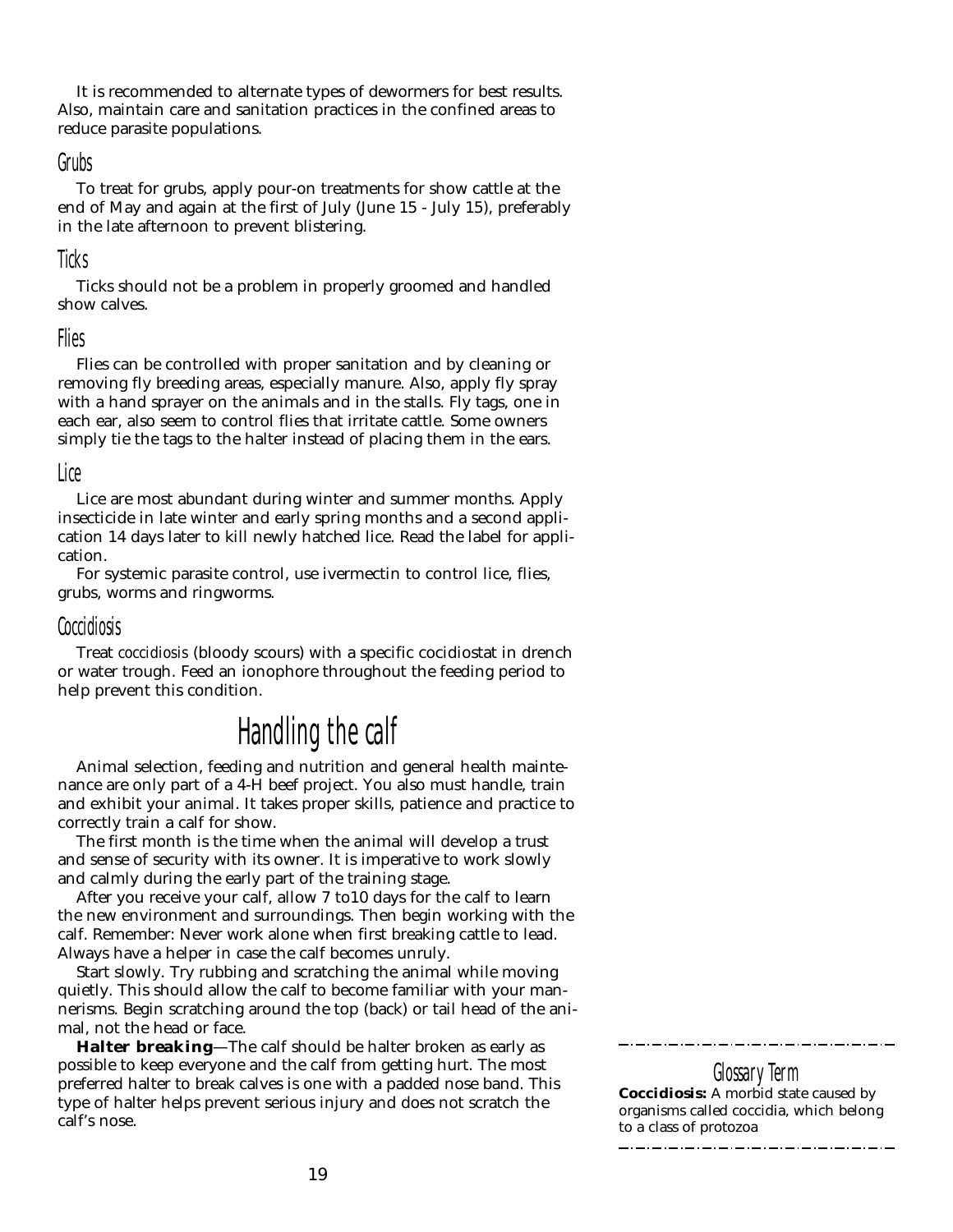

**Halter breaking young calves takes consistent work.**

Glossary Term

**Breakaway:** When a steer or heifer breaks away from an exhibitor

Place the halter on the calf and adjust it to fit correctly. For proper fit, the nose piece should be up over the nose, just under the eyes. The halter should be moderately loose. Tightness can cause sores behind the ears.

After haltering the animal, apply tension to it a couple of times before releasing. Allow the animal to drag the lead rope on the ground. As the calf walks, it will step on the lead rope and pull its head around. This should teach the calf to respond to pressure and keep the nose tender enough to make it easier to handle the first few days. The animal may be allowed to wear the halter and drag the lead rope for several days.

Always remove the halter each evening. The calf could receive blisters on the head, face and feet from rope burns if the halter remains on all day and night.

After the calf is broken to halter, do not leave the halter on unless the calf is tied or held. The calf must learn that it will be restrained whenever haltered.

**Training to stand**—To train a calf to stand when haltered, secure an inner tube to a post. Tie the calf to the inner tube. As the calf pulls back, the inner tube will stretch and as the calf comes forward, the inner tube will relax. The calf learns to stop the pressure on its head by stepping forward.

Never leave the calf unattended when tying the first several times! It is also a good idea to place feed, hay and water in front of the calf to reward it for doing a good job.

**Training to lead**—When training a calf to lead, pull on the lead rope and then give slack and allow the calf to move forward. Do not apply continuous pressure. Always pull and then release the pressure as the calf responds.

When the animal learns that the rope loosens when it walks, it will lead. Do not try to lead a calf that is not halter broken because this can encourage *breakaways*.

- ✦ Do not tie the calf behind a vehicle and pull!
- ✦ Do not hit the calf with any object!
- ✦ Do not pull on the rope with hard jerks!
- ✦ Do not use an electric prod or hot shot!

**Training for the show ring**—As soon as the calf starts to lead, begin daily exercise and practice proper show ring procedures. Daily exercise is important for both the condition of the animal and its response to you, the handler.

You will need a show stick to start training the calf to stand correctly. Begin by setting up the beef animal's front feet. Push the feet back with the end of the show stick and pull them forward with the hook. After the front feet are set squarely in line with the shoulders, set the back ones in the same manner.

Slight backward or forward pressure on the halter lead also is useful in positioning feet. The feet should be set squarely under the calf. One leg should be under each corner of the body. The calf should appear natural in its stance.

After much training and practice, the calf will soon understand what is expected and will begin to set up itself. Teach the calf to stand in one place for 10 to 15 minutes to help it build stamina for the show ring.

When a calf is standing correctly, use the show stick to rub under the belly. The calf will associate standing still with getting its belly rubbed.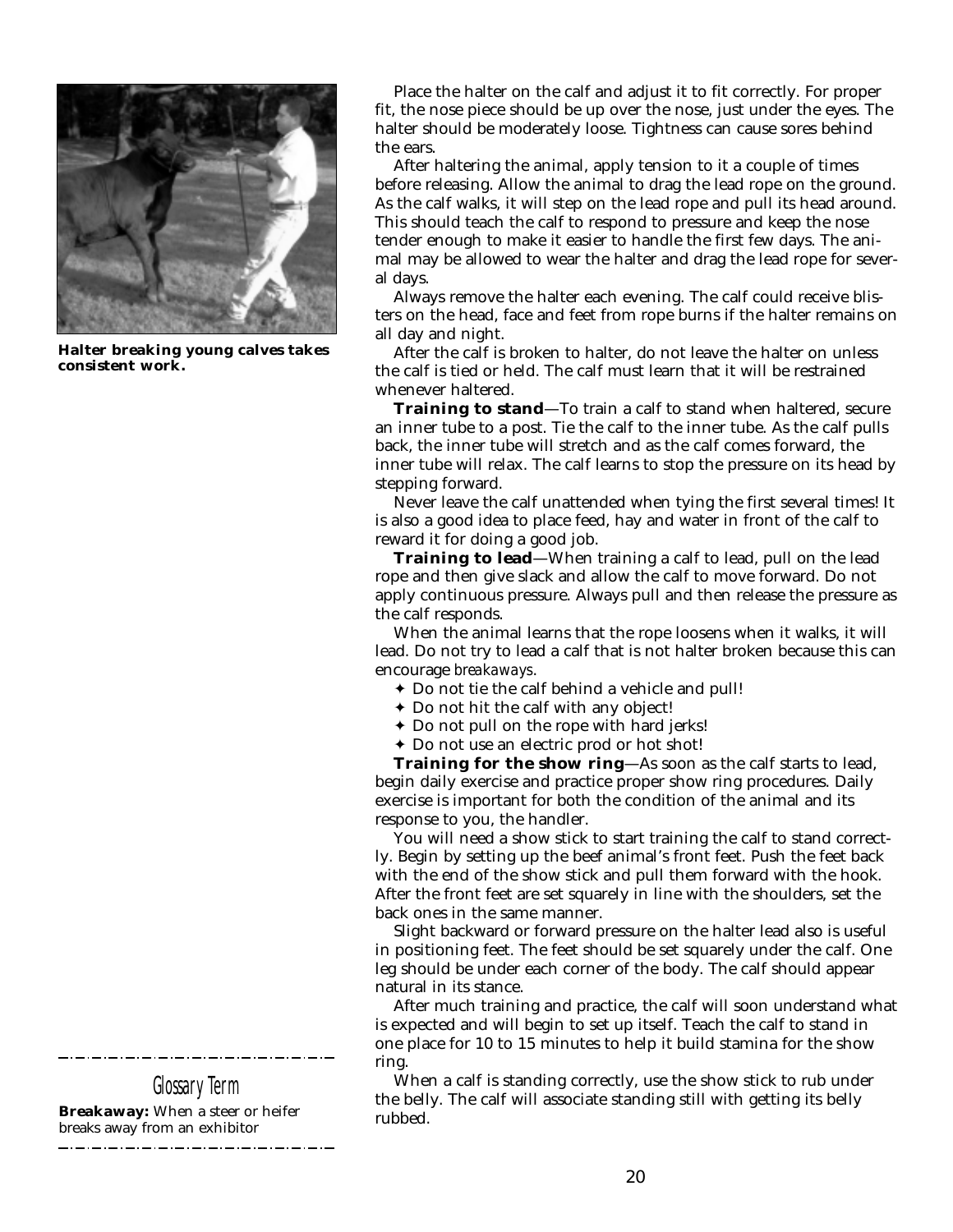**Daily activity**—After the initial halter breaking, you should tie up your heifer or steer for a few hours each day. Every day, the animal should be rinsed off to remove dirt and encourage healthy skin and hair coat. Then, brush or blow dry the animal's coat to condition and train the hair.

After this daily routine is completed, you should walk the steer to develop familiarization and confidence between yourself and the calf.

When this exercise is complete, practice showing the calf with someone acting as the judge. Walk the steer in a circle to simulate a show.

When the total routine is complete, feed the calf. While it is eating, you can clean and freshen the pens with bedding for use the next day. For best exercise and relaxation, the calf should be turned into a large lot for the night.

The next morning, bring the calf into the smaller lot, feeding pen, or tie it up in the shelter. Then feed it and made it comfortable in the clean, shaded shelter that has good air circulation in the summer (use fans if needed) and/or windbreak and roof in the winter for protection.

Keep the steer here until evening when you are ready to repeat the daily routine. The more you work with your calf, the more effectively it will respond to feed, training and showing while developing the healthy skin and hair coat that proper grooming encourages.

**Daily management for summer months**—Like people, show cattle become accustomed to daily routines. After the calf becomes comfortable with its new environment and learns the mannerisms of its owner, it is time to set up a daily routine. Summer is the time for you to seriously train and work with each calf.

Calves should be fed twice daily, exercised, cleaned, brushed and practice being shown. Clean the pen thoroughly, and keep the stalls fresh and raked, allowing each calf to be comfortable during the hot summer days.

It is best to begin feeding early in the morning before the day becomes uncomfortably warm. In Texas, a good feeding time is around 6 to 7 a.m. Feed each calf in an individual stall. While the calf is eating, you should have few problems placing the halter on the calf and tying it to a fence.

Next, prepare the stall. This includes raking, picking up manure and lightly spraying the stall with water to slightly dampen it and keep down dust. Also, make sure manure is dumped far away from the stall to keep flies and other insect populations from building up around the calf.

After the calf finishes eating, it is time to exercise and sharpen the showmanship skills of the calf and yourself. It takes about 15 minutes to lead, stop, set up and scratch it with a show stick.

Next, lead the calf to a wash rack and rinse it with a water hose and nozzle. After rinsing thoroughly, train the hair by brushing everything forward with a *rice-root brush*. The summer is not the time to grow hair, but is the time to teach and train. Even if the animal is to be shown slick shorn, it still should be kept clean. Beef cattle that are placed in a clean and sanitary environment will be more efficient performers.

After rinsing and brushing, move the calf to its clean stall. It is a good idea to keep the calf tied up until it is completely dry. This will build stamina to more effectively prepare it for show. After a couple of hours, the steer can be tied down and allowed to rest.

The calf should rest until late afternoon. At this time, the owner should clean the stall and rinse and brush the animal again if possible. End the day with the evening feeding. Again, feed as the tempera-



**Calves should be tied daily.**



**Daily brushing of calves is important.**



**The rear feet should be set square to best show off the animal's rear quarter.**



**The front feet should be set to line up with the shoulders.**

Glossary Term **Rice-root brush:** A brush that typically has a solid wooden top roughly the size of a person's hand. The bristles are dense and stiff and roughly 2 inches long. It is often used to brush hair on an animal's leg and on its body after washing.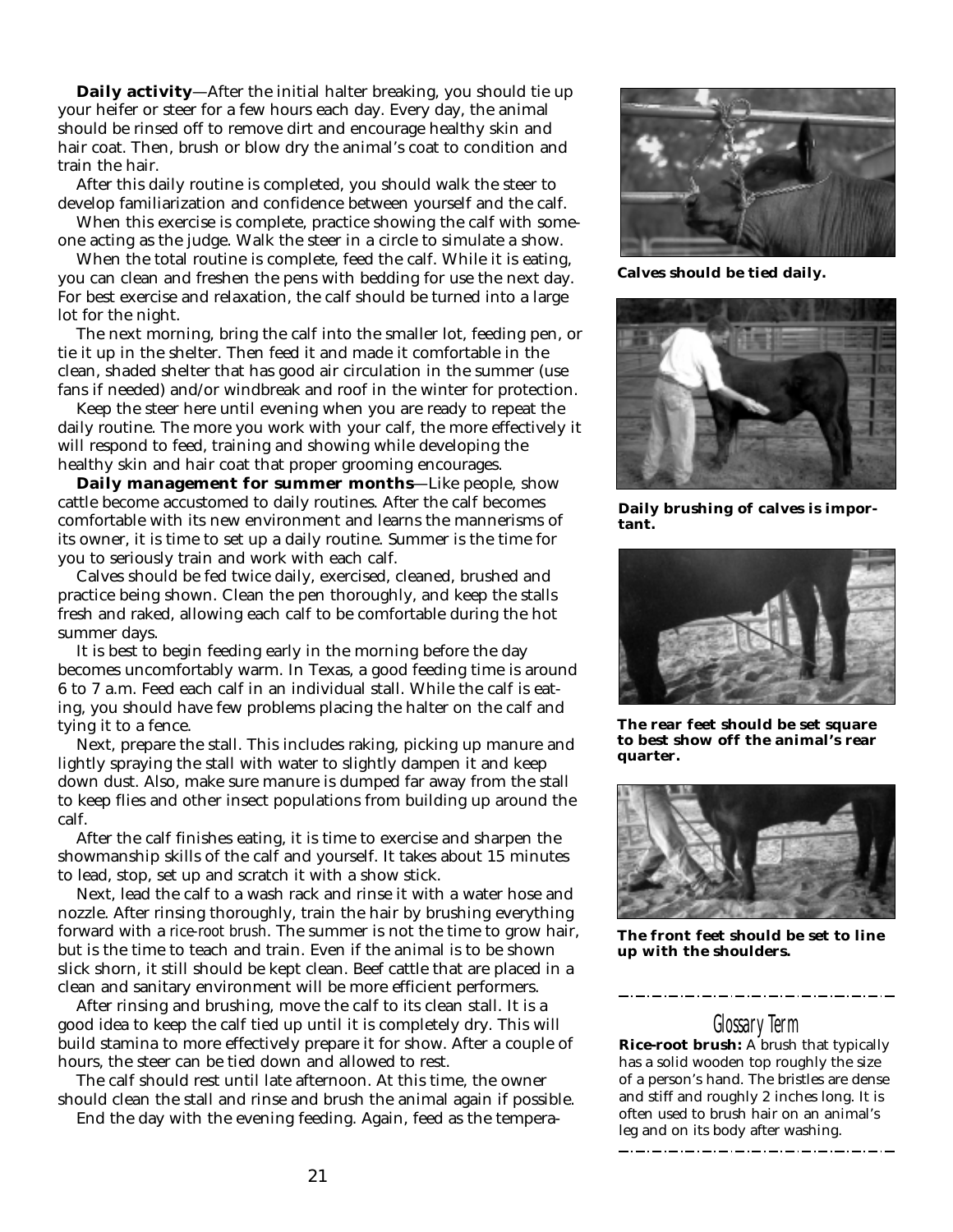

**Teaching a young steer to set his feet square with a show stick.**



**Consistent cleaning of livestock watering troughs is important for animal health.**

## Glossary Term

**Setting up the animal:** A showmanship term referring to using a show stick with a haltered beef animal being exhibited to a judge for evaluation. The stick moves the legs to the proper position under the animal so that the animal is presented at its best appearance from the side, front or rear views.

ture begins to cool. After feeding individually, turn the calf out to exercise in a large pen. Clean the stalls and surrounding areas, and prepare for the next day.

# Preparing for the show

Many people work with calves all year and then take them to the show to find out the calves are in the wrong weight class, will not eat, will not drink and will not show. Proper conditioning of show cattle can make the difference between a champion and just another calf at a show. Every calf is a different individual and must be programmed to demonstrate its strong traits.

The importance of the condition of a show steer can be compared to that of a superior athlete who becomes an Olympic champion. Show cattle must be trained and fed with a definite purpose in mind in order to obtain a championship banner.

Here are some more tips for developing future champions in the show ring:

- ✦ Cattle are creatures of habit and have good memories. Develop a routine and follow it each day. A daily routine makes chores much easier. For example, exercise the calf, show it by *setting it up* and make it stand properly; then brush and feed it last.
- ✦ Weigh the calf periodically to monitor its gain. Decide which weight class you will show your calf in, and shoot for that weight. Class breakdowns from previous shows are very helpful in determining desired weights.
- ✦ To be a good showman, you need a well-trained calf. Teach the calf to stop and lead with its head up. A good daily practice is to pull the animal's head up to a stop so both front feet are placed squarely under the front end. Using a show stick with a blunt point on the end, teach the calf the use of a show stick by stroking its underside while it is tied. Stroke the animal, then place the foot in the correct place. After the calf moves its feet properly when tied, it is ready to be led and have its feet placed while you hold its halter lead. Teach the calf to keep its top level and to lead and walk freely. Work often for several minutes at a time, rather than a few long, drawn-out periods.
- ✦ When training a calf or working and brushing hair, tie the calf to a high rail rather than placing it in a blocking chute. Working cattle in this manner tends to make them easier to handle and makes them more accustomed to strange movements at the show. Before washing the calf, remove dirt and manure from the hair with a comb or brush.
- ✦ Two weeks before the first show of the season, start handling the calves just as you will at the show. A good practice is to make some type of "tie outs" at home along a fence and tie the calves as you will at the show. The bedding should be the same type you will use at the show. Calves should be tied in the barn all day and exercised each afternoon. Another method is to tie the calves during the day and turn them loose in the lot or small trap at night. Feed and water the calves just as you would at the show—twice a day out of the same feed and water buckets you will use at the show. Some handlers add small amounts of molasses to the water to get the steers accustomed to drinking sweet water. The molasses will hide the taste of chlorine in city water.

Not everyone can have the best, most complete beef project.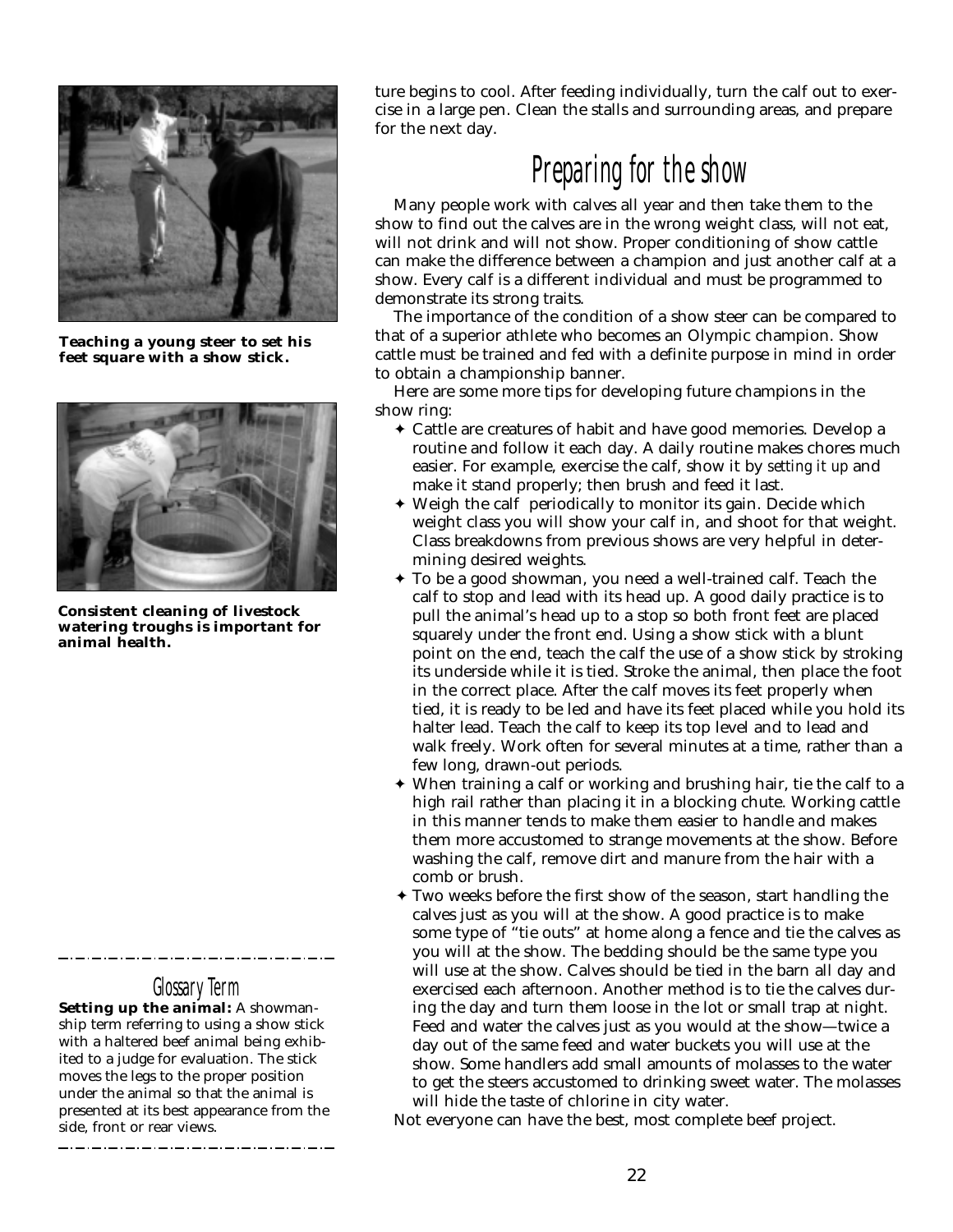However, you can gain an advantage in the show ring if you work at home correctly. You have selected the best possible animal, you have studied its nutritional needs and fed it properly, and you have maintained its general health. You also have worked tirelessly in handling and training your animal. Remember to practice your showmanship skills, because practice makes perfect. A great showperson always leaves a favorable impression on the judge.

# Management and Show Calendar

## April

- ✦ Buy a show prospect.
- ✦ Place on starter ration.
- ✦ Administer health shots.
- ✦ Administer a parasiticide to control internal parasites.

## May

- ✦ Halter break and begin training.
- ✦ Trim hooves.
- ✦ Treat for external flies (stable, horn, face flies).

#### June

- ✦ Begin training. The summer is the time for you and the animal to gain trust in one another.
- ✦ State steer validation for entry to major shows. Each county will set their own individual date sometime within the month.
- ✦ Move to grower diet.
- ✦ Administer a parasiticide.
- ✦ Treat for external flies (stable, horn, face flies).

## July

- ✦ Trim hooves.
- ✦ Consult the county Extension agent to find local prospect shows and participate in a few local shows for practice.
- ✦ Treat for external flies (stable, horn, face flies).

## August

- ✦ Treat for external flies (stable, horn, face flies).
- ✦ Administer a parasiticide.

#### September

- ✦ Treat for external flies (stable, horn, face flies).
- ✦ Trim hooves (if needed).
- ✦ Implant if needed.
- ✦ Trim hooves.
- ✦ Move to finisher ration.

#### October

✦ Administer a parasiticide.

#### November

- ✦ Trim hooves.
- ✦ Implant if needed.

#### December

- ✦ Administer a parasiticide.
- ✦ The deadline for major shows is before December 1. Check with the county Extension office for the deadline in each county.

#### January

- ✦ Trim hooves (if needed).
- ✦ Show.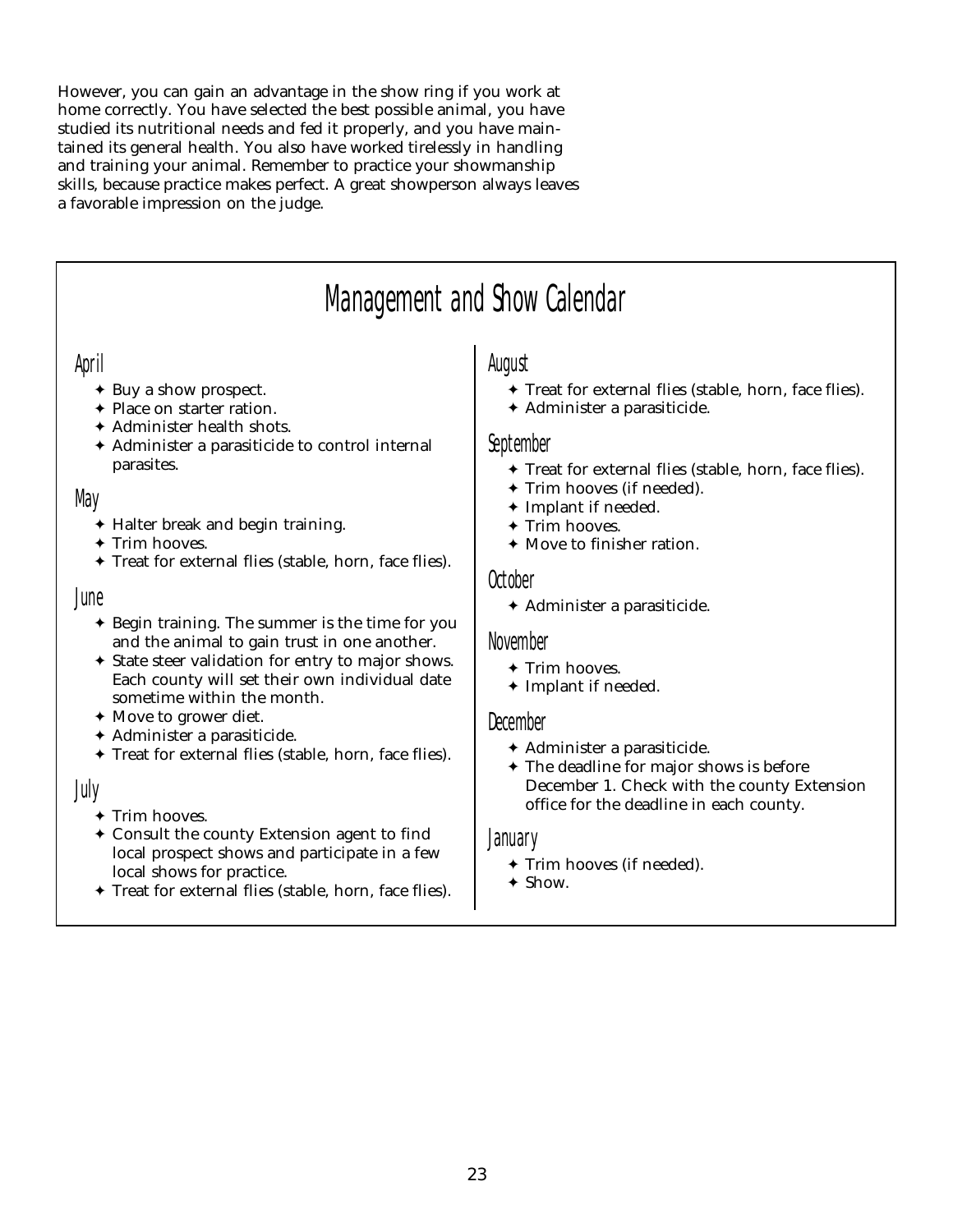# Texas 4-H - Managing Beef Cattle For Show-Texas Essential Knowledge and Skills

Instructors who use this curriculum will address the following TEKS components as outlined by the Texas Education Agency.

#### Social Development

The student understands the basic components such as strategies, protocol, and rules of individual activities.

## Business Education

The student implements components of productivity.

The student demonstrates an understanding of personal financial management.

## English and Language Arts

**Communication Applications**—The student is able to explain the importance of effective communication skills in professional and social contexts.

**Speech Communication**—The student is able to recognize and explain the importance of communication in social, academic, citizenship and professional roles.

## Agricultural Science and Technology Education

**Introduction to World Agricultural Science and Technology**— To be prepared for a career in the broad field of agriculture/agribusiness, the student attains academic skills and

knowledge, and acquires knowledge and skills related to agriculture/agribusiness.

**Plant and Animal Production**— The student knows the importance of animals and their influence on society.

**Agribusiness Management and Marketing**— The student defines and examines agribusiness management and marketing and its importance to the local and international economy; the student defines the importance of records and budgeting in agribusiness.

#### **Personal Skill Development in**

**Agriculture**—The student demonstrates personal skills development related to effective leadership; the student communicates effectively with groups and individuals; the student demonstrates the factors of group and individual efficiency.

**Animal Science**—The student explains animal anatomy and physiology related to nutrition, reproduction, health and management of domesticated animals; the student determines nutritional requirements of ruminant and nonruminant animals; the student explains animal genetics and reproduction; the student recognizes livestock management techniques.

**Advanced Animal Science**— The student demonstrates principles relating to the interrelated human, scientific and technological dimensions of scientific animal agriculture and the resources necessary for producing domesticated animals; the student examines animal anatomy.

| Developmental Assets and Life Skills                                                                                                                              |                                                                |  |  |  |  |
|-------------------------------------------------------------------------------------------------------------------------------------------------------------------|----------------------------------------------------------------|--|--|--|--|
| Youths that have learning experiences through this curriculum may develop the<br>following assets and life skills which contribute to their personal development. |                                                                |  |  |  |  |
| Developmental Asset<br>Search Institute                                                                                                                           | Targeting Life Skills Model<br>Iowa State University Extension |  |  |  |  |
| <b>Support</b>                                                                                                                                                    | <b>Nurturing Relationships</b>                                 |  |  |  |  |
| #1 Family Support                                                                                                                                                 |                                                                |  |  |  |  |
| #3 Other adult relationships                                                                                                                                      |                                                                |  |  |  |  |
| <b>Positive Values</b><br>#30 Responsibility                                                                                                                      | Self Responsibility and Self-esteem                            |  |  |  |  |
| <b>Social Competence</b><br>#32 Planning and Decision Making                                                                                                      | Social Competence                                              |  |  |  |  |
| <b>Positive Identity</b>                                                                                                                                          | <b>Goal Setting and Personal Feeling</b>                       |  |  |  |  |
| #37 Personal Power                                                                                                                                                |                                                                |  |  |  |  |
| #39 Sense of Purpose                                                                                                                                              |                                                                |  |  |  |  |
| #40 Positive View of Personal Future                                                                                                                              |                                                                |  |  |  |  |